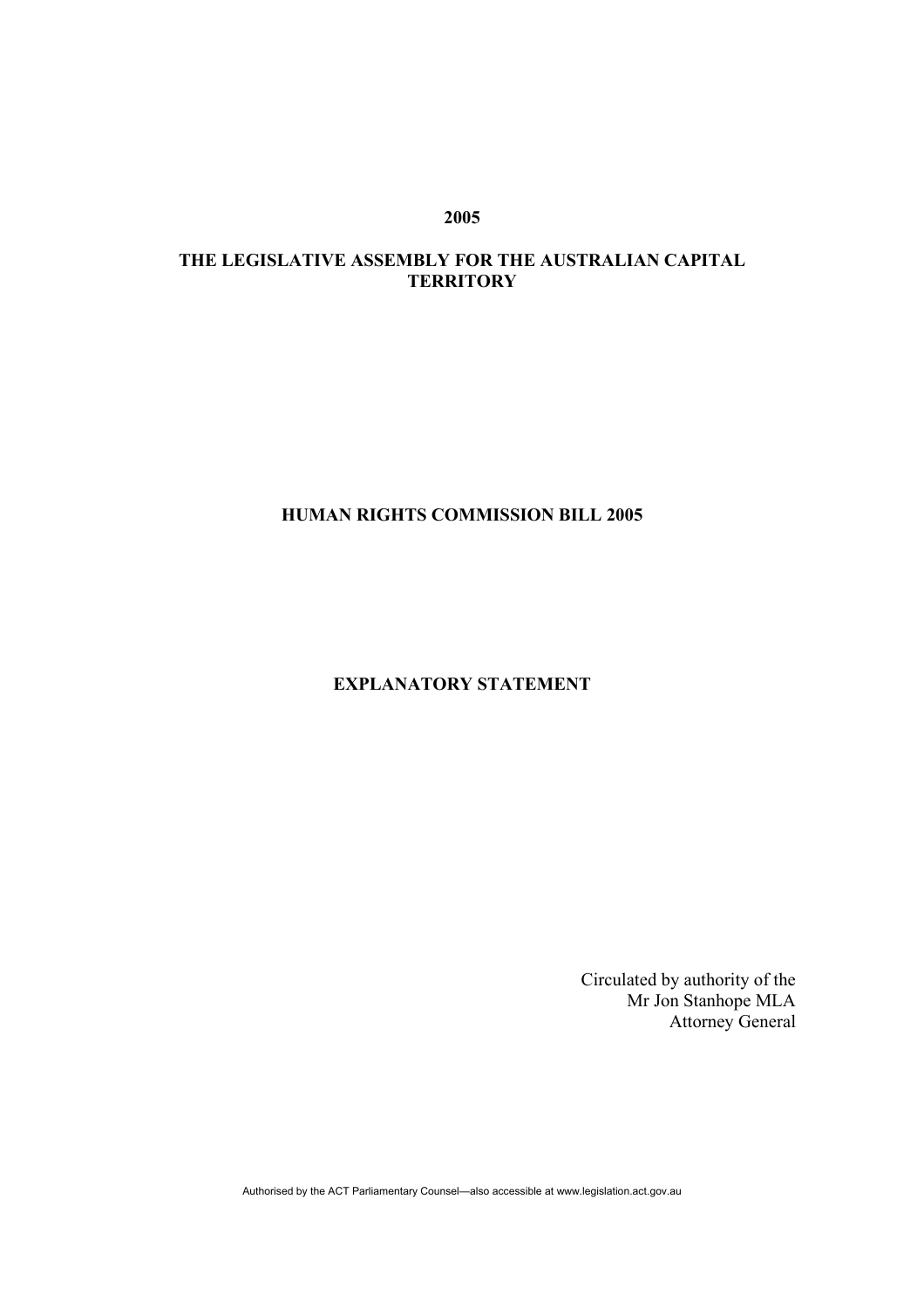# **HUMAN RIGHTS COMMISSION BILL 2005**

## **BACKGROUND**

In April 2003, the ACT Government commissioned the Foundation for Effective Markets and Governance (FEMAG) to conduct a Review of Statutory Oversight and Community Advocacy Agencies. The Review looked at a broad range of statutory oversight and community advocacy bodies, taking a holistic view of the system so that it could make recommendations on improvements in the system as a whole. The final report was released in December 2003.

The FEMAG Review report confirmed the need identified in the ACT Health Review (the Reid Report, released in June 2002) to consolidate the existing complaint bodies to ensure an optimum system for consumers and citizens, and to allow flexibility in the use of resources. The report noted that "a series of small stand-alone agencies will not be able to undertake the challenging tasks expected of them".

The Human Rights Commission Bill 2005 (HRC Bill) establishes a new structure for statutory oversight in the ACT to deliver better quality services to the community and to government – both in oversight and advocacy terms and also by actively promoting improvements in the delivery of human services.

The HRC Bill establishes a new statutory authority called the Human Rights Commission (HRC), which will have the functions of dealing with complaints about discrimination, health services, disability services and services for older people, as well as facilitating service improvement and developing awareness in government and the community of human rights.

The HRC amalgamates the offices of the Community and Health Services Complaints Commissioner and the Human Rights Office.

### **SUMMARY**

The HRC Bill establishes the HRC. It is constituted by the president and a number of specialist commissioners. The commissioners will be

- the Discrimination Commissioner
- the Human Rights Commissioner
- the Health Services Commissioner
- the Disability and Community Services Commissioner.

The members of the HRC will work together in a collegiate manner and will decide how the HRC will carry out its statutory functions. The specialist commissioners will (subject to any contrary decision by the HRC) be responsible for dealing with complaints, inquiries, preparation of advice and community education in relation to particular areas of expertise. The president will take responsibility for the day to day administration of the HRC, including receipt of complaints and staffing matters, and will also be responsible for conciliation of complaints that are suitable for conciliating and appear likely to be resolved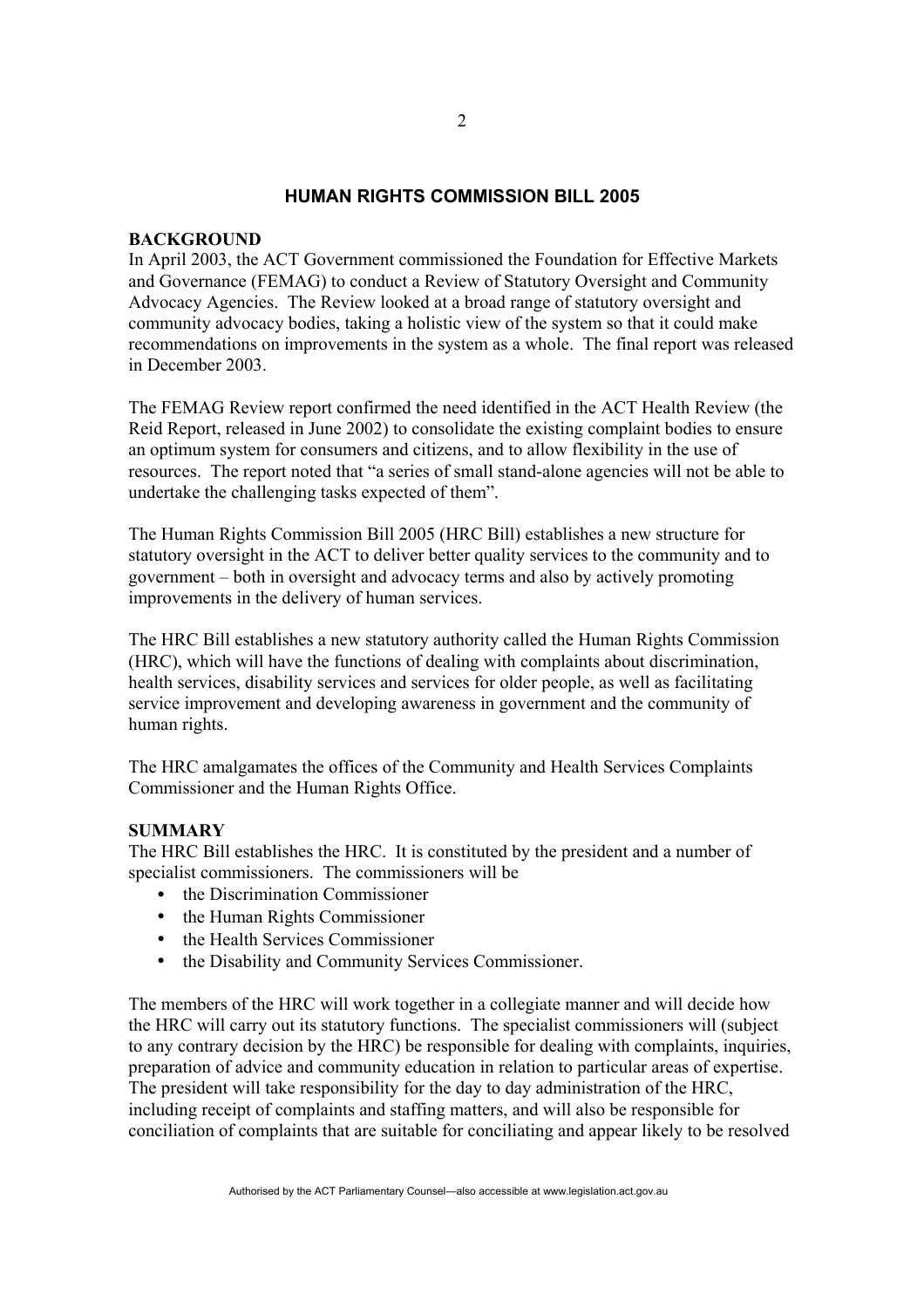by that means. The president will also have a casting vote in any disputes arising in the HRC.

The health services commissioner established in the HRC Bill will replace the Community and Health Services Complaints Commissioner established in the *Community and Health Services Complaints Act 1993.* The new positions of president of the HRC and disability and community services commissioner are created by the HRC Bill. The existing positions of human rights commissioner and discrimination commissioner are provided for in the HRC Bill and current provisions establishing those positions will be removed from the *Discrimination Act 1991* and the *Human Rights Act 2004* by consequential amendments contained in the Human Rights Legislation Amendment Bill 2005.

The HRC Bill does not make substantial changes to the law relating to complaints about discrimination, health services, services for older people and disability services but it updates and revises the language while at the same time providing for a uniform system of handling those disparate matters. The provisions about complaints and complaint handling are based on those in the *Community and Health Services Complaints Act 1993* and the *Discrimination Act 1991.*

The HRC Bill provides a broad and flexible operational structure for the HRC. The members of the HRC have wide scope to determine how the HRC can most effectively fulfil its functions.

An important function is to provide an independent mechanism for resolution of disputes about the provision of health services, disability services and services for older people. Relevant services will be those provided in the ACT. The HRC will not be able to consider issues arising where a person is not entitled to or eligible for services within the ACT.

In replacing the Community and Health Services Complaints Commissioner the HRC will continue to have a special relationship with the health profession boards established under the *Health Professionals Act 2004.* Those boards carry out a regulatory and standard setting function on behalf of the government to ensure that registered health professionals meet appropriate personal and professional standards. The Health Services Commissioner will represent the HRC in discussing complaints and reports under the *Health Professionals Act 2004* with relevant health profession boards.

#### **REVENUE/COST IMPLICATIONS**

Although funding will be transferred from the Human Rights Office and the Office of the Community and Health Services Complaints Commissioner, there will be additional costs associated with the establishment of a president for the HRC and the creation of a disability and community services commissioner.

### **SUMMARY OF CLAUSES**

In the summary of clauses the HRC is referred to as 'the commission'.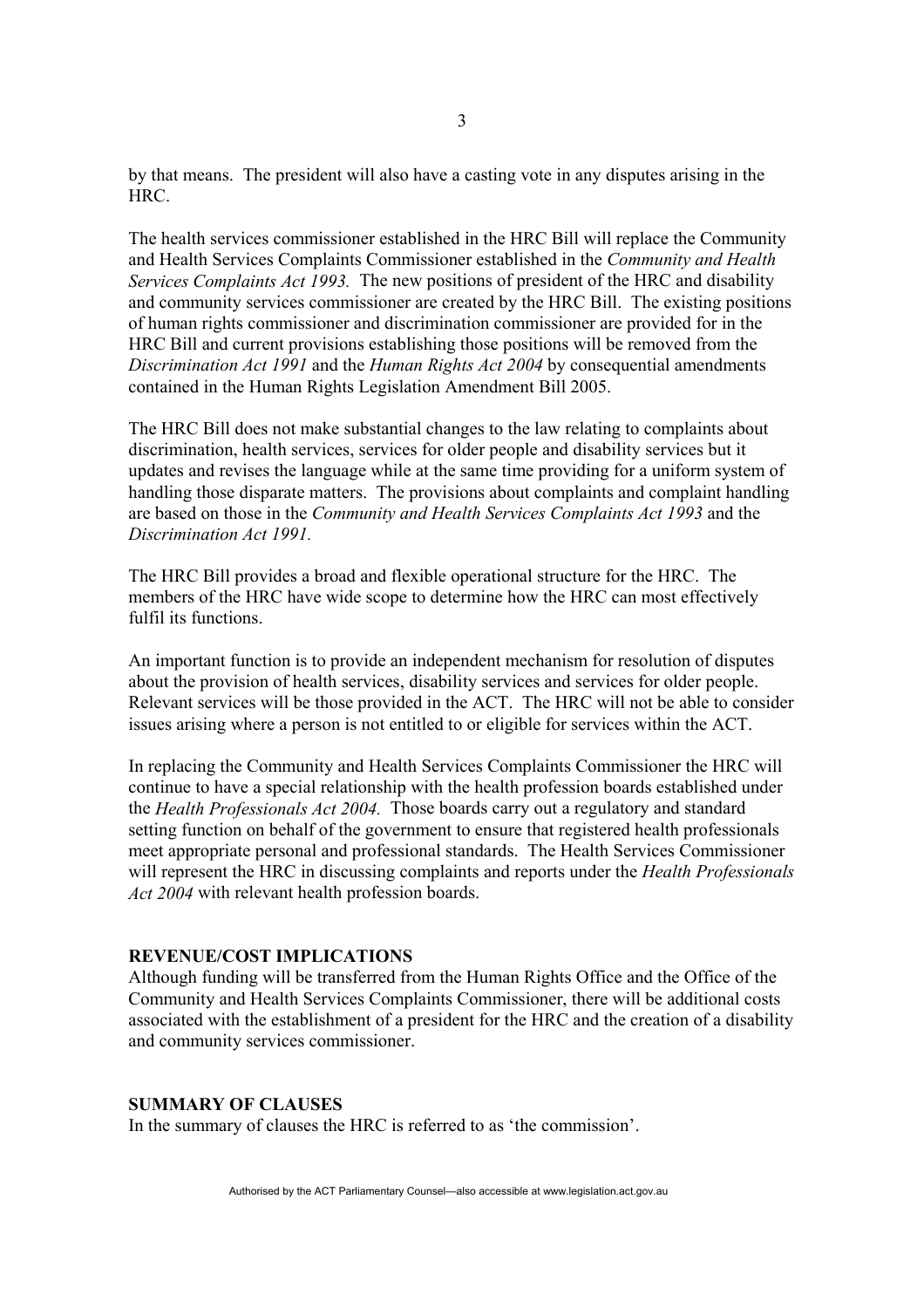# **Part 1 – Preliminary**

**Formal Clauses** 

Clause 1 sets out the name of the Act.

Clause 2 provides for the Act to commence on a day set by the Attorney General. However, the Act will commence automatically after six months if no earlier day is set by the Minister.

Clause 3 says that the definitions for the Act are in the dictionary at the end of the Act.

Clause 4 says that notes can be included to explain provisions in the Act but they are not part of the Act itself.

Clause 5 mentions other legislation that applies to offences against the Act. The Criminal Code relates to offences and the *Legislation Act 2001* sets out what penalty units are.

# **Part 2 Objects and important concepts**

Clause 6 sets out the main objects of the Act. They identify the general aims sought to be achieved by the Act. Objects help to clarify the intention of the Act and may assist in clarifying other provisions where their meaning is unclear.

#### **Health service**

Clause 7 defines what is meant in the Act by the term 'health service'. The term is given a wide definition to cover a wide variety of services provided to people in a broadly health related context. It includes services provided to assess, record, maintain or improve a person's physical, mental or emotional health, comfort or wellbeing as well as diagnosing or treating an illness, disability disorder or condition. In order to capture other things done by health professionals in the course of their professional practice, the definition also includes anything done by a health professional in his or her professional capacity. Services provided to people because they are carers for people receiving health services or who have physical or mental conditions that require attention are included in the definition of 'health service'.

Concerns about actions of registered health providers (for example doctors or dentists) that do not relate to provision of a health service can be expressed in a report to the relevant health profession board under the *Health Professionals Act 2004.* Those reports will be discussed with the commission and may be considered by the commission.

#### **Service for people with a disability**

Clause 8 defines 'service for people with a disability' as a service provided specifically for people with a disability or their carers. The meaning is restricted to those services provided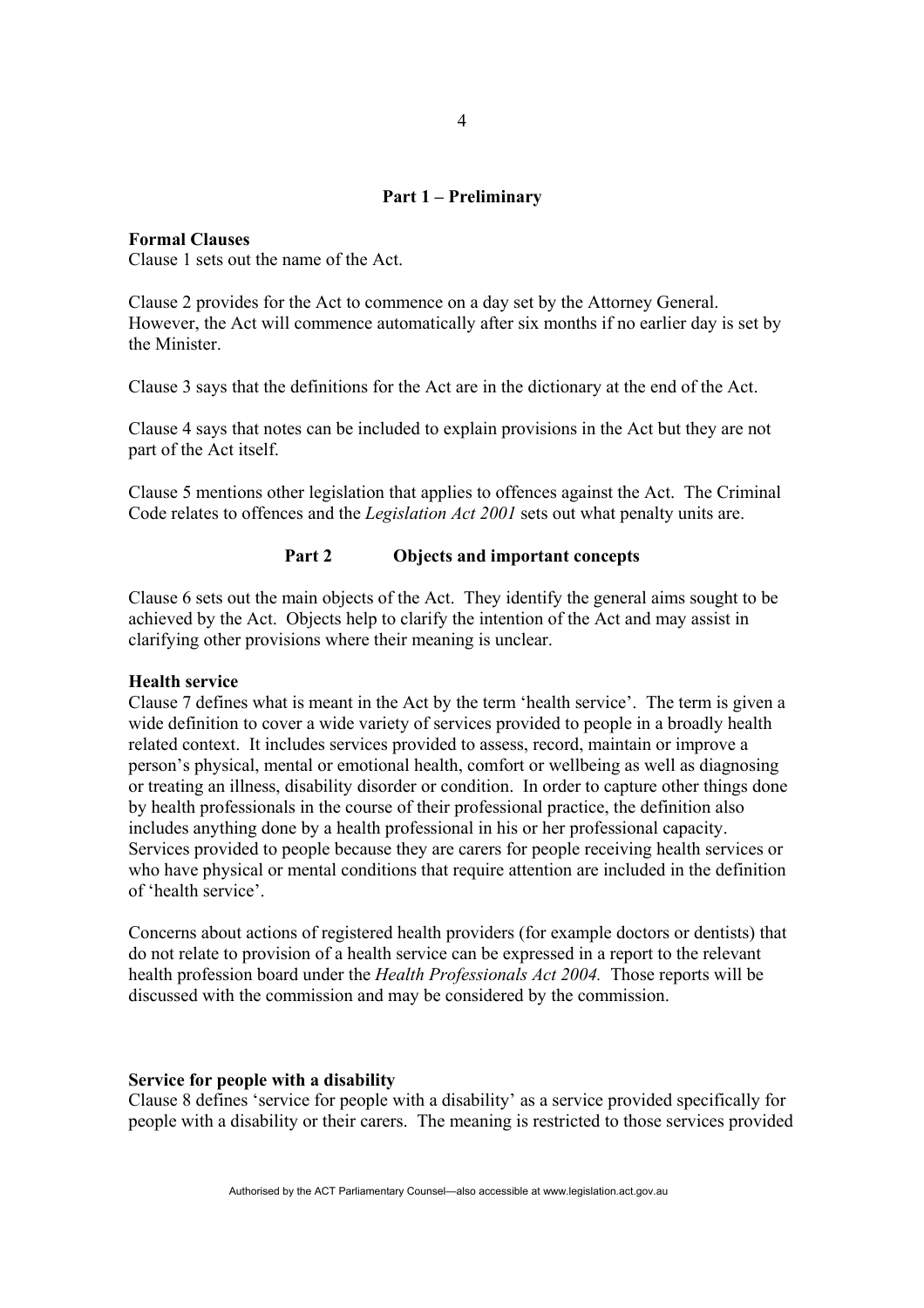in the ACT. The meaning of disability for the purpose of this definition is set out in clause 8(3). Other definitions of disability apply in other legislative provisions such as the *Discrimination Act 1991.* 

#### **Service for older people**

Clause 9 defines 'service for older people' as a service specifically for older people or their carers. To be within the definition the services must be provided in the ACT.

#### **Providers**

Clause 10 defines what a provider of a service is for the purposes of the Act. A provider is an entity that encourages people to believe that it is able to provide a particular kind of service. An entity can be a person, a company, an association, a government agency or any other kind of body or position holder. Employers of providers and volunteers who provide a service for an entity that is a provider are also included within the definition of provider.

If a funding body simply pays for services to be provided to people with a disability or for a service for older people then it is not considered a provider of services since it will not have day-to-day control over the ways in which services are provided as someone else will be providing the actual service.

# **Part 3 – The commission**

# **Division 3.1 Establishment, constitution and functions of the commission**

Clause 11 establishes the Human Rights Commission.

#### **Members**

Clause 12 provides that the commission is made up of the President, the Disability and Community Services Commissioner, the Discrimination Commissioner, the Health Services Commissioner and the Human Rights Commissioner. Those positions are in turn all established in the Act. A person can hold more than one of those positions but cannot be the president and a commissioner at the same time.

#### **Collegiate action**

Clause 13 emphasises that the members of the commission must work together to enable the commission to carry out its statutory functions. It requires the members to act in ways that promote the collegiate nature of the commission.

#### **Function of the commission**

Clause 14 sets out the functions of the commission. They are broad ranging across the areas of health services, disability services, human rights and discrimination. Included are functions related to improving community awareness, improving service quality, inquiring about issues related to the subject areas covered by the commission and providing advice to government. The commission can also carry out other functions given to it under ACT legislation.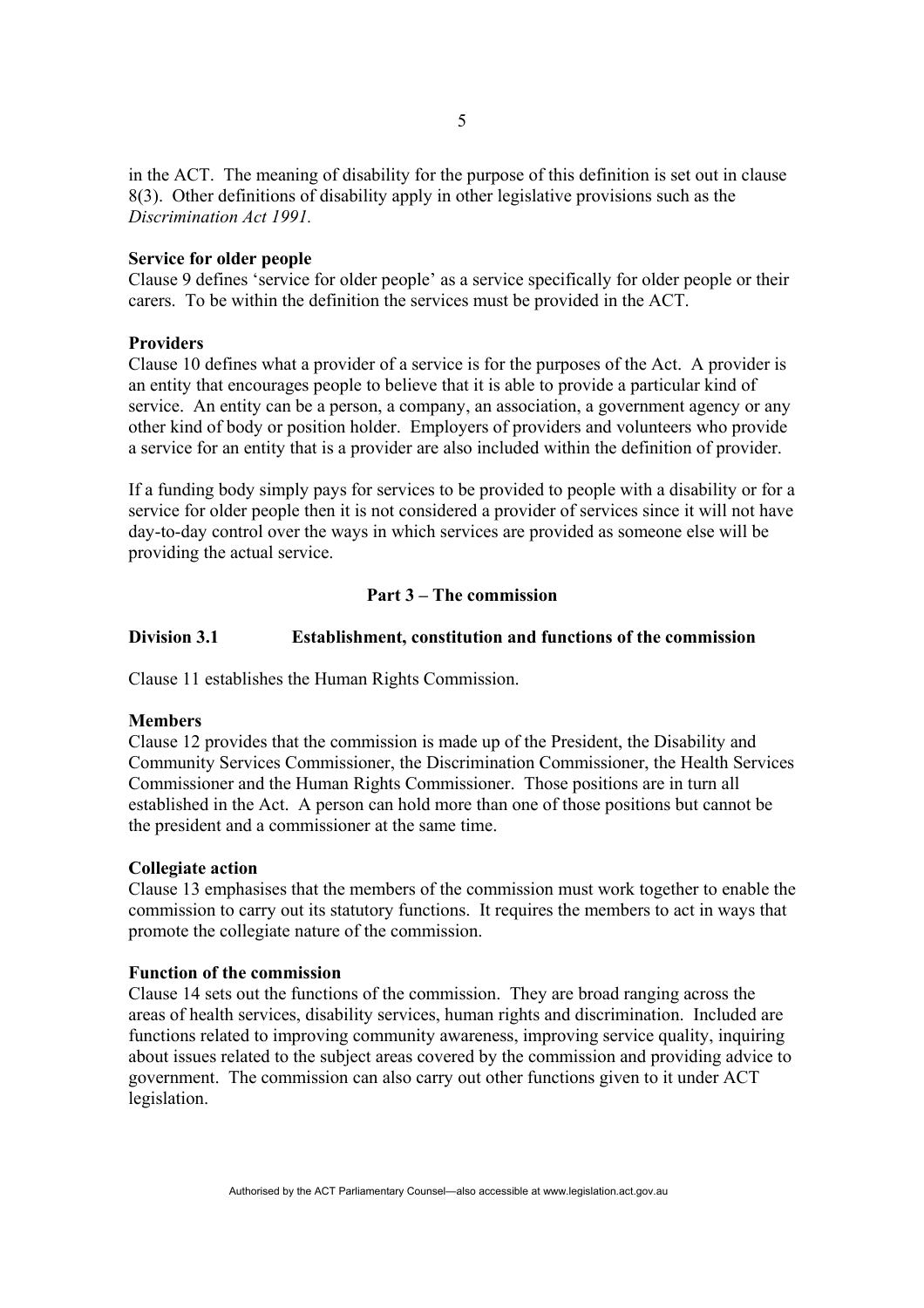# **Human rights obligation**

Clause 15 requires the commission to make its actions compatible with the rights set out in the *Human Rights Act 2004.* 

## **Independence**

Clause 16 expresses the independent nature of the commission. It is not subject to direction in the carrying out of its statutory functions except that, under the provisions of clause 17 the minister is able to issue written directions to the commission to conduct an inquiry into a particular matter and to report on that inquiry. The commission is obliged to comply with a direction given under clause 17.

# **Division 3.2 The commission president**

# **Appointment and termination**

Clause 18 deals with the appointment of the president. The president is appointed by the Executive for a period of up to five years. Conditions of appointment are agreed between the president and the Executive but are subject to any determinations made by the Remuneration Tribunal. The Executive must choose a person who has appropriate experience and expertise for the position.

The termination of an appointment to the position of president is regulated in Division 3.7. Clause 29 gives the Executive the option of ending a president's appointment

- if the president breaks an ACT law
- for misbehaviour
- on bankruptcy
- on conviction for an offence attracting a penalty of imprisonment for at least one year or that would, if committed in the ACT have attracted that penalty.

The Executive is required to end a president's appointment if the president is absent without leave for 14 days in a row or for 48 days in a 12 month period. The appointment must also be ended if the president suffers from mental or physical incapacity of a kind that substantially affects the performance of the president's functions.

### **Functions**

The president has the functions set out in clause 19. They are

- managing the administration of the commission
- conciliating complaints

The president may be given other functions by ACT legislation.

Because it is important to keep conciliation separate from the investigation of a complaint, the president is not able to consider complaints on behalf of the commission. Conciliation needs to be kept separate from the process in which a complaint is considered and decisions are made about the merit of the complaint and about recommendations flowing from the complaint in order that parties participating in conciliation are able to freely discuss the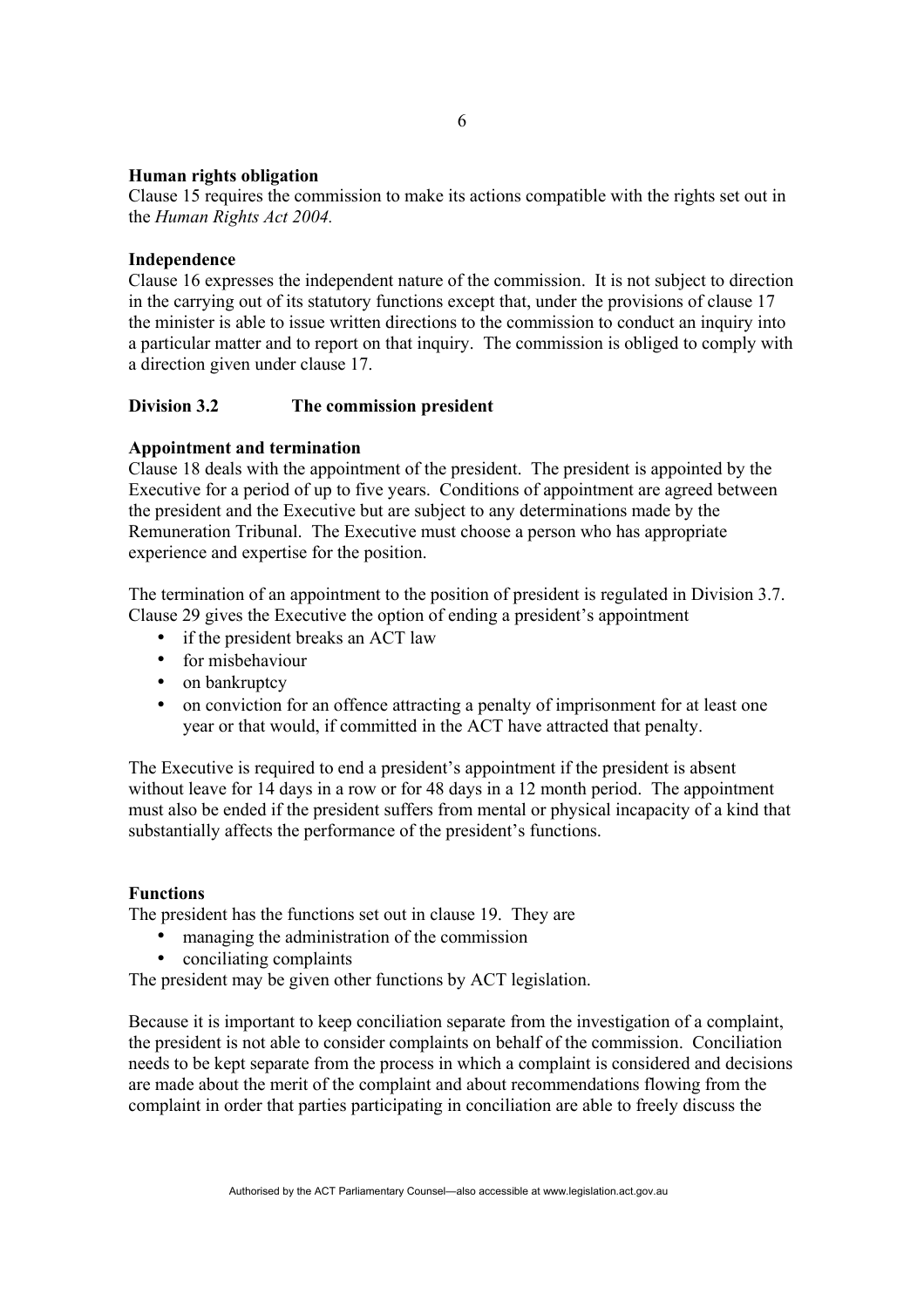issues and come to an agreement without being constrained by the fear that things said in conciliation will be used for other purposes.

## **Division 3.3 Disability and Community Services Commissioner**

#### **Appointment and termination**

The position of Disability and Community Services Commissioner is established in clause 20. The Executive appoints a person to be the Disability and Community Services Commissioner for a period of up to five years. Conditions of appointment are agreed between the Disability and Community Services Commissioner and the Executive but are subject to any determinations made by the Remuneration Tribunal. The Executive must choose a person who has appropriate experience and expertise for the position.

The termination of an appointment to the position of Disability and Community Services Commissioner is regulated in Division 3.7. Clause 29 gives the Executive the option of ending a commissioner's appointment

- if the commissioner breaks an ACT law
- for misbehaviour
- on bankruptcy
- on conviction for an offence attracting a penalty of imprisonment for at least one year or that would, if committed in the ACT have attracted that penalty.

The Executive is required to end a commissioner's appointment if the commissioner is absent without leave for 14 days in a row or for 48 days in a 12 month period. The appointment must also be ended if the commissioner suffers from mental or physical incapacity of a kind that substantially affects the performance of the commissioner's functions.

### **Functions**

The Disability and Community Services Commissioner will bring to the commission specialist knowledge of the disability services area and will represent the commission in dealing with disability services issues. Clause 21 provides that the Disability and Community Services Commissioner is to exercise the functions of the commission that relate to disability services. However, the commission can arrange to handle matters differently on occasion if it considers that to do so is appropriate.

# **Division 3.4 Discrimination Commissioner**

# **Appointment and termination**

The position of Discrimination Commissioner is established in clause 22. The Executive appoints a person to be the Discrimination Commissioner for a period of up to five years.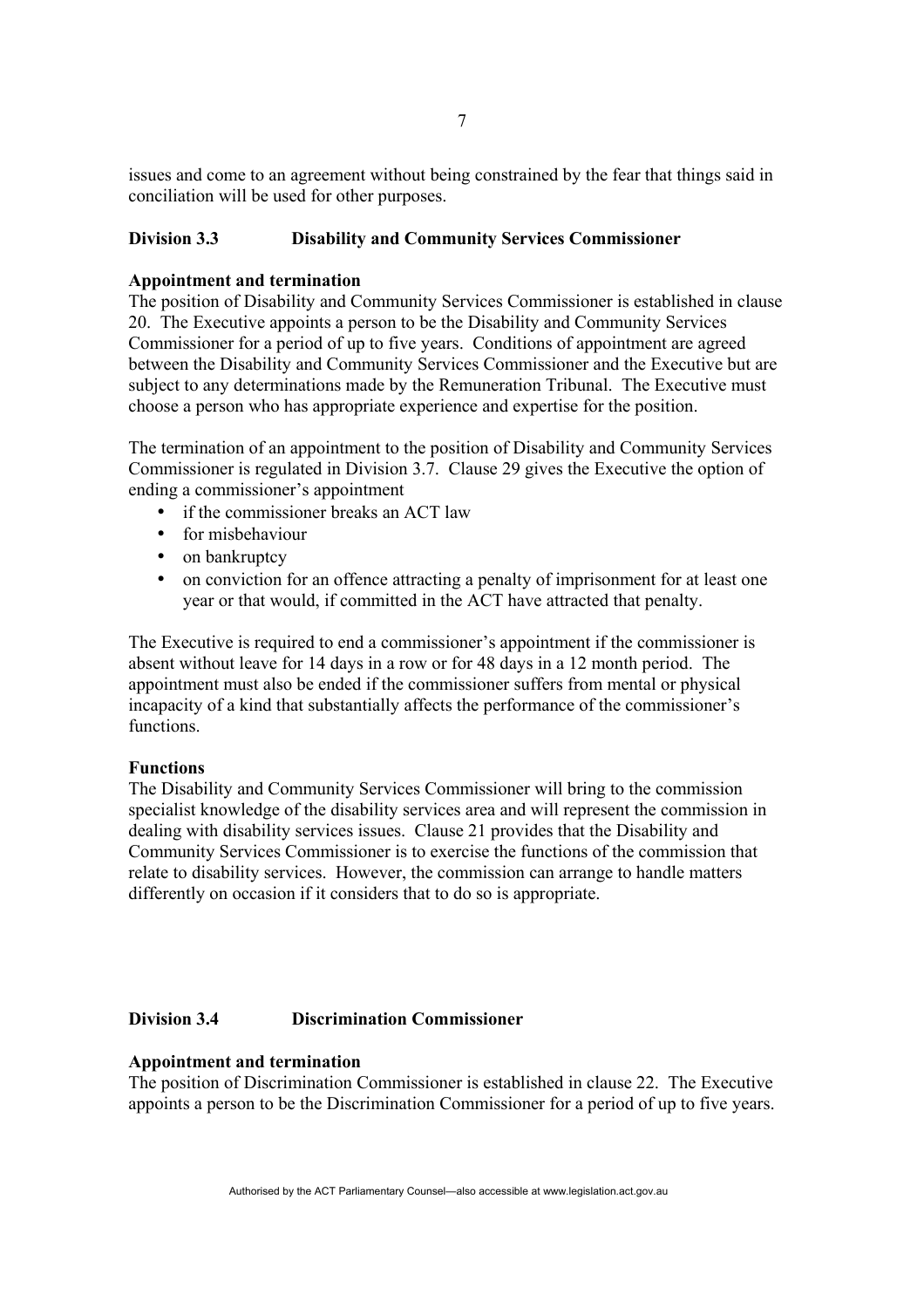Conditions of appointment are agreed between the Health Services Commissioner and the Executive but are subject to any determinations made by the Remuneration Tribunal.

The termination of an appointment to the position of Discrimination Commissioner is regulated in Division 3.7. Clause 29 gives the Executive the option of ending a commissioner's appointment

- if the commissioner breaks an ACT law
- for misbehaviour
- on bankruptcy
- on conviction for an offence attracting a penalty of imprisonment for at least one year or that would, if committed in the ACT have attracted that penalty.

The Executive is required to end a commissioner's appointment if the commissioner is absent without leave for 14 days in a row or for 48 days in a 12 month period. The appointment must also be ended if the commissioner suffers from mental or physical incapacity of a kind that substantially affects the performance of the commissioner's functions.

# **Functions**

The Discrimination Commissioner will bring to the commission specialist knowledge of discrimination law and will represent the commission in dealing with issues relating to discrimination. Clause 23 provides that the Discrimination Commissioner is to exercise the functions of the commission that relate to discrimination. However, the commission can arrange to handle matters differently on occasion if it considers that to do so is appropriate.

The functions of the commission in relation to discrimination are set out in clause 23. They include promoting the right of people to be free from unlawful discrimination and sexual harassment and promoting equality of opportunity for all people within the community.

# **Division 3.5 Health Services Commissioner**

### **Appointment and termination**

The position of Health Services Commissioner is established in clause 24. The Executive appoints a person to be the Health Services Commissioner for a period of up to five years. Conditions of appointment are agreed between the Health Services Commissioner and the Executive but are subject to any determinations made by the Remuneration Tribunal.

The termination of an appointment to the position of Health Services Commissioner is regulated in Division 3.7. Clause 29 gives the Executive the option of ending a commissioner's appointment

- if the commissioner breaks an ACT law
- for misbehaviour
- on bankruptcy
- on conviction for an offence attracting a penalty of imprisonment for at least one year or that would, if committed in the ACT have attracted that penalty.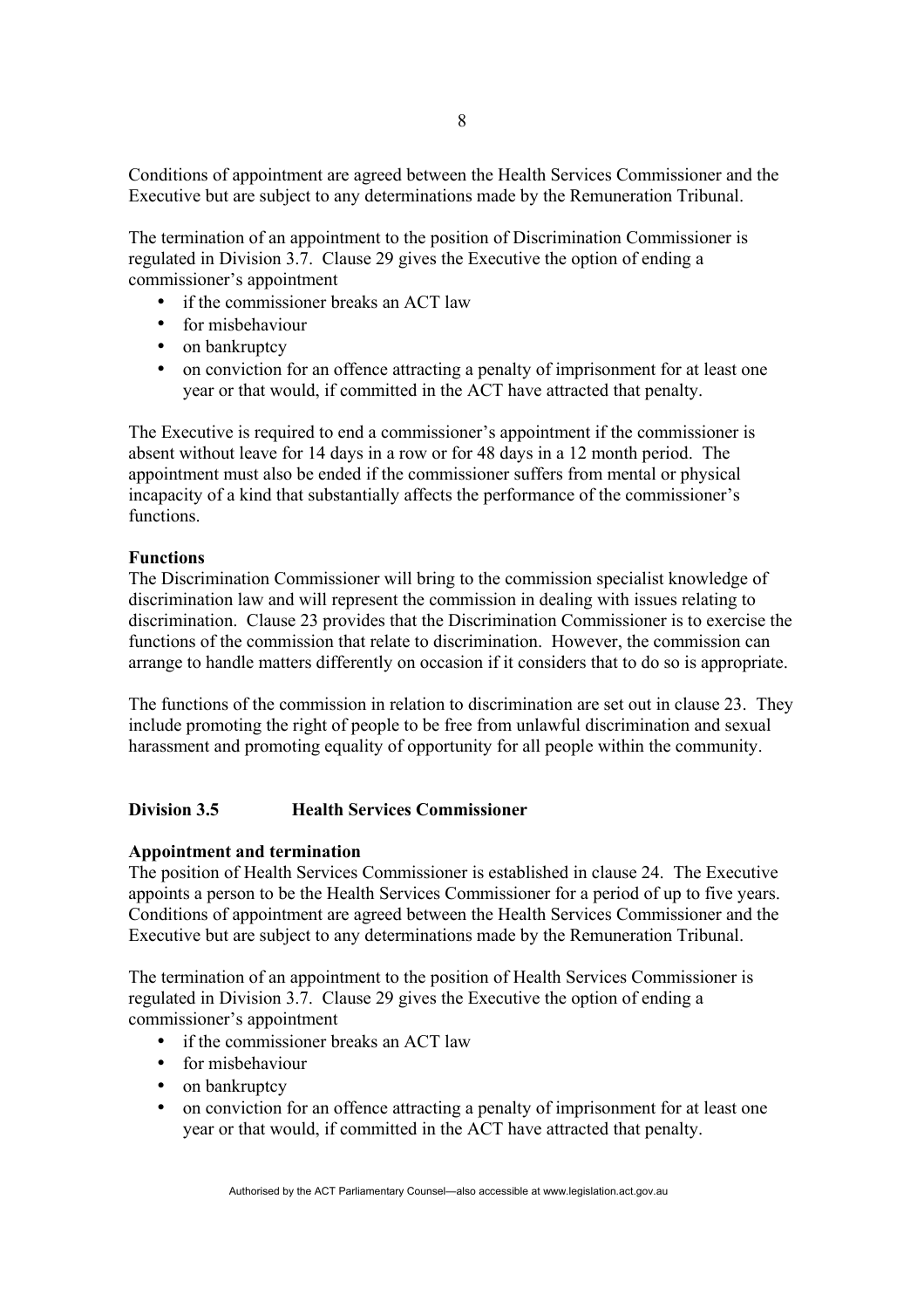The Executive is required to end a commissioner's appointment if the commissioner is absent without leave for 14 days in a row or for 48 days in a 12 month period. The appointment must also be ended if the commissioner suffers from mental or physical incapacity of a kind that substantially affects the performance of the commissioner's functions.

# **Functions**

The Health Services Commissioner will bring to the commission specialist knowledge of the health services area and will represent the commission in dealing with issues relating to health services and services for older people. Clause 25 provides that the Health Services Commissioner is to exercise the functions of the commission that relate to health services and services for older people. However, the commission can arrange to handle matters differently on occasion if it considers that to do so is appropriate.

# **Division 3.6 Human Rights Commissioner**

### **Appointment and termination**

The position of Human Rights Commissioner is established in clause 26. The Discrimination Commissioner is also to be the Human Rights Commissioner. This reflects the position prior to the creation of the commission.

### **Functions**

The Human Rights Commissioner will bring to the commission specialist knowledge of human rights law and will represent the commission in dealing with issues relating to human rights. Clause 27 provides that the Human Rights Commissioner is to exercise the functions of the commission that relate to human rights. However, the commission can arrange to handle matters differently on occasion if it considers that to do so is appropriate.

The Human Rights Commissioner also has the ability, under the *Human Rights Act 2004,* to intervene in a court proceeding that involves application of that Act.

# **Division 3.7 Ending appointments**

This division sets out the basis for termination of appointments. Clause 28 makes the provisions of the division apply to the president and the commissioners.

Clause 29 gives the Executive the option of ending a president's or a commissioner's appointment

- if the president or commissioner breaks an ACT law
- for misbehaviour
- on bankruptcy
- on conviction for an offence attracting a penalty of imprisonment for at least one year or that would, if committed in the ACT have attracted that penalty.

The Executive is required to end a president's or a commissioner's appointment if the president or commissioner is absent without leave for 14 days in a row or for 48 days in a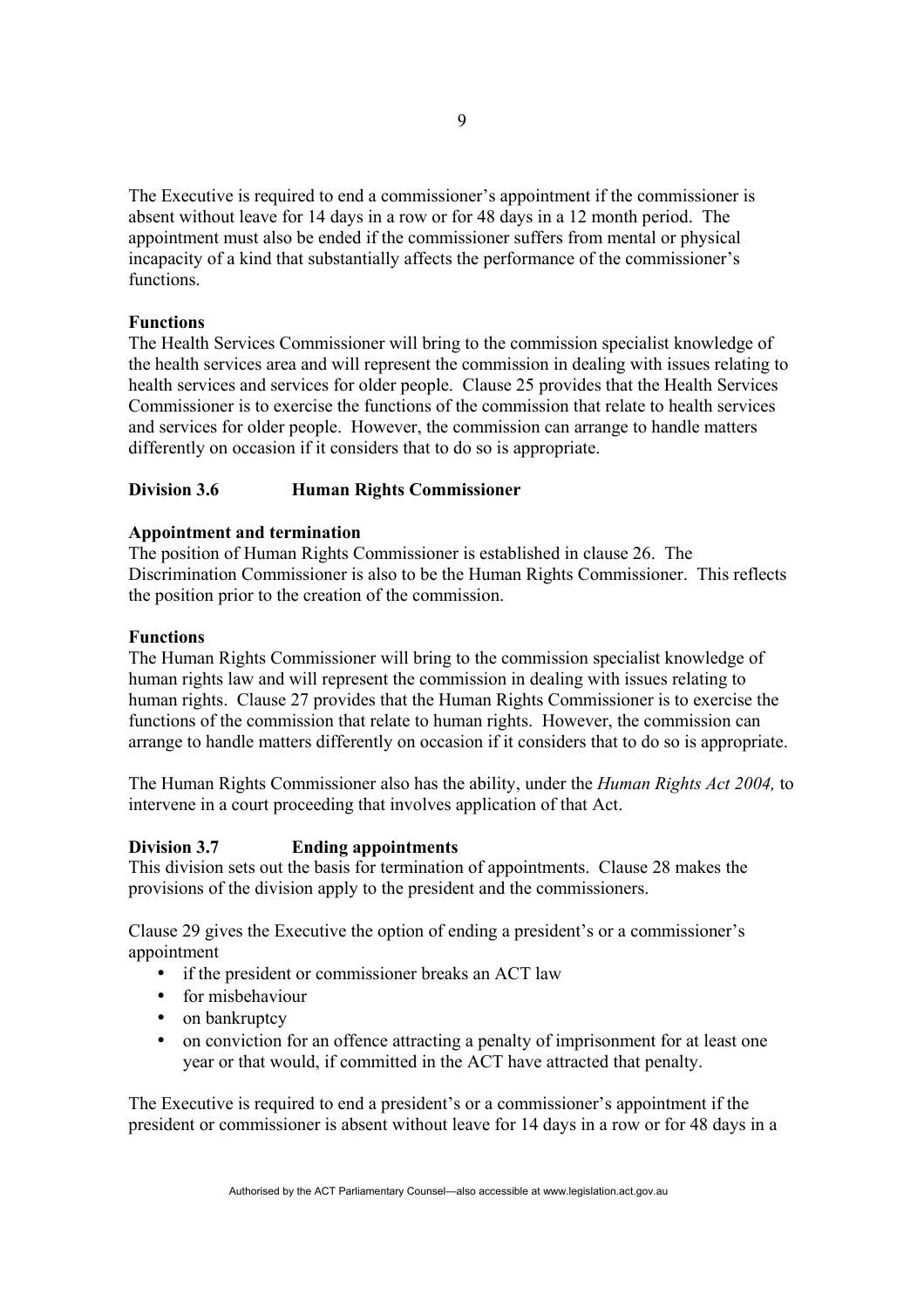12 month period. The appointment must also be ended if the president or commissioner suffers from mental or physical incapacity of a kind that substantially affects the performance of that person's statutory functions.

# **Division 3.8 Commission procedures**

## **Meetings**

Clause 30 allows the commission to meet when and where it chooses but requires it to meet at least once a month. Meetings can be called by the president. If at least two other members want a meeting the president must arrange one.

Clause 31 provides that the president presides when he or she is present at a meeting of the commission but that the members can choose a member to run a meeting if the president is not there. Clause 32 says that if at least half the members of the commission are at a meeting the business of the commission can be carried on.

Clause 33 gives each member one vote on any matter to be decided at a meeting of the commission but provides for the president to have a deciding vote if there is not a majority vote otherwise.

As it is possible that one person may fill more than one of the positions in the commission, clause 34 provides that a person holding more than one appointment still only have one vote on any question being decided by a meeting of the commission. Clause 34 also provides that the number of members is worked out on the basis of the number of individuals appointed to positions on the commission.

The provisions of clause 35 allow the commission scope to conduct meetings as the members decide including by way of electronic communication such as a telephone link. Minutes must be kept of the meetings however conducted. There is also provision for the commission to make valid resolutions otherwise than at a formal meeting.

# **Division 3.9 Staff and consultants of commission**

Clause 36 provides for all the staff of the commission to be employed under the *Public Sector Management Act 1994*, which regulates the employment of ACT Government employees.

Clause 37 allows the commission to engage consultants.

### **Part 4 – Complaints**

# **Division 4.1 Making complaints**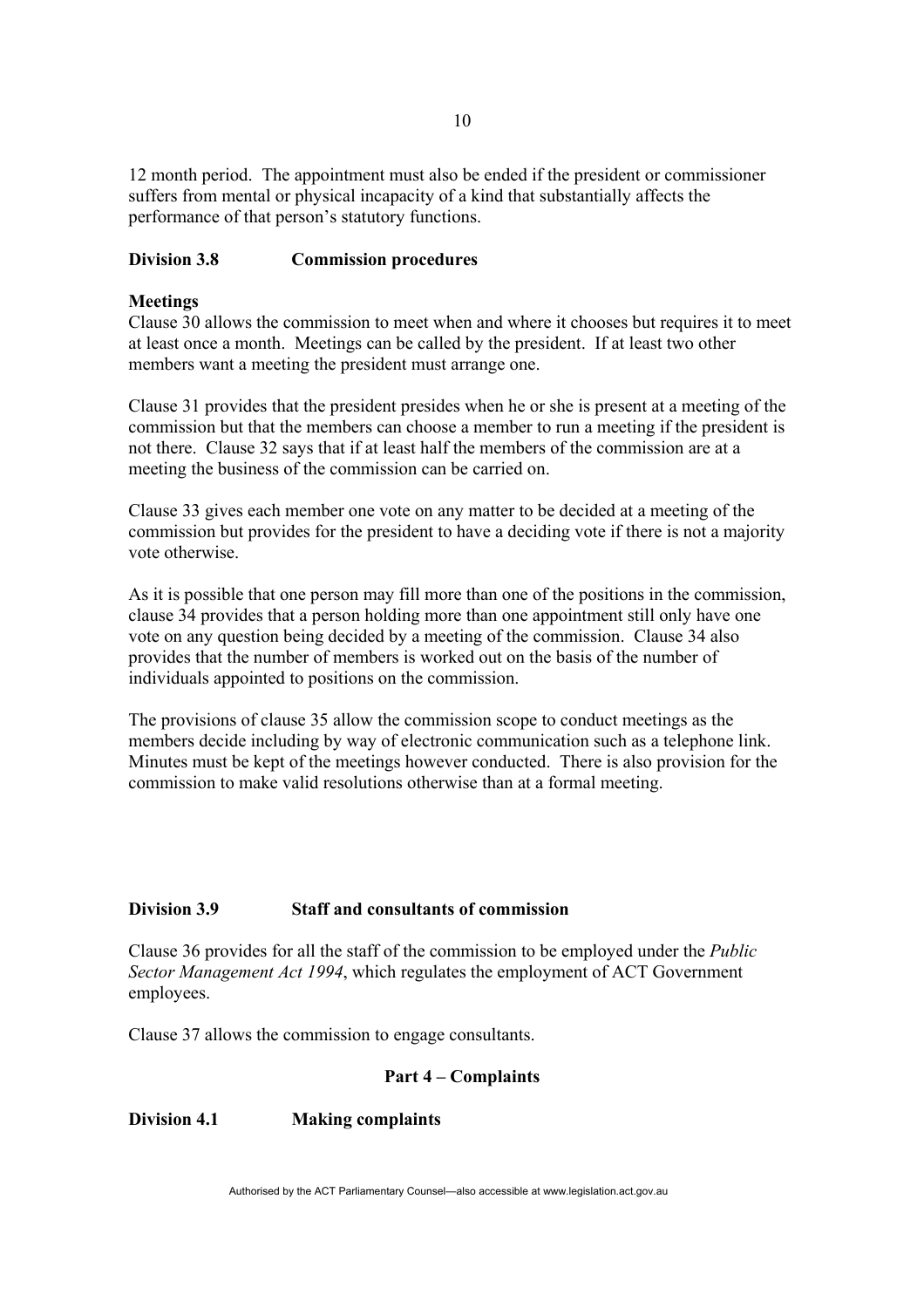## **Outline**

Clause 38 is an outline of the effect of the provisions in the division. It is intended to provide assistance to people reading the legislation by giving an idea of what the provisions in the division are intended to do.

The division establishes what the basis of a complaint is, when someone can complain, who can complain and how a person can go about making a complaint. Complaints are not the only matters that the commission deals with but they are an important part of its functions.

# **When**

Clause 39 sets out when a person can complain about a health service.

A person can complain if he or she thinks that a provider of a health service has acted in a way that is inconsistent with standards that apply to that health service. Providers and other people will assess the provision of the particular health service against standards set in:

- The health code. Clause 89 gives the Minister the power to approve a health code that sets out rights and responsibilities in relation to health matters. However, there is no obligation on the Minister to approve a health code. These provisions were previously in section 53 of the *Community and Health Services Complaints Act 1993.*
- The health provision principles. These may be dealt with in the health code, if one has been approved. Clause 90 deals with the contents of the health code. It requires the code to deal with implementation of the health provision principles but the code may also deal with other relevant matters. Clause 90(2) sets out the health provision principles. Those principles were previously set out in section 55 of the *Community and Health Services Complaints Act 1993.*
- A generally accepted standard of health service delivery expected of providers of that kind of health service.
- Any standard of practice for that kind of health service provider under the *Health Professionals Act 2004.* Section 18 of the *Health Professionals Act 2004* defines 'required standard of practice' for a health professional as the exercise of professional judgment, knowledge, skill and conduct at a level that maintains public protection and safety. Regulations under that Act may prescribe but not limit the behaviour that meets or does not meet the required standard of practice. However, the *Health Professionals Act 2004* only applies to those health professions that are regulated under it.
- The National Standards for Mental Health Services.

A person can also complain if a health service is not being provided or a health service is not being provided appropriately. The principles and standards set out above will be relevant in determining whether or not the health service was provided appropriately. Where a complaint is that a health service has not been provided, those standards and principles will be used in determining whether the health service ought to have been provided.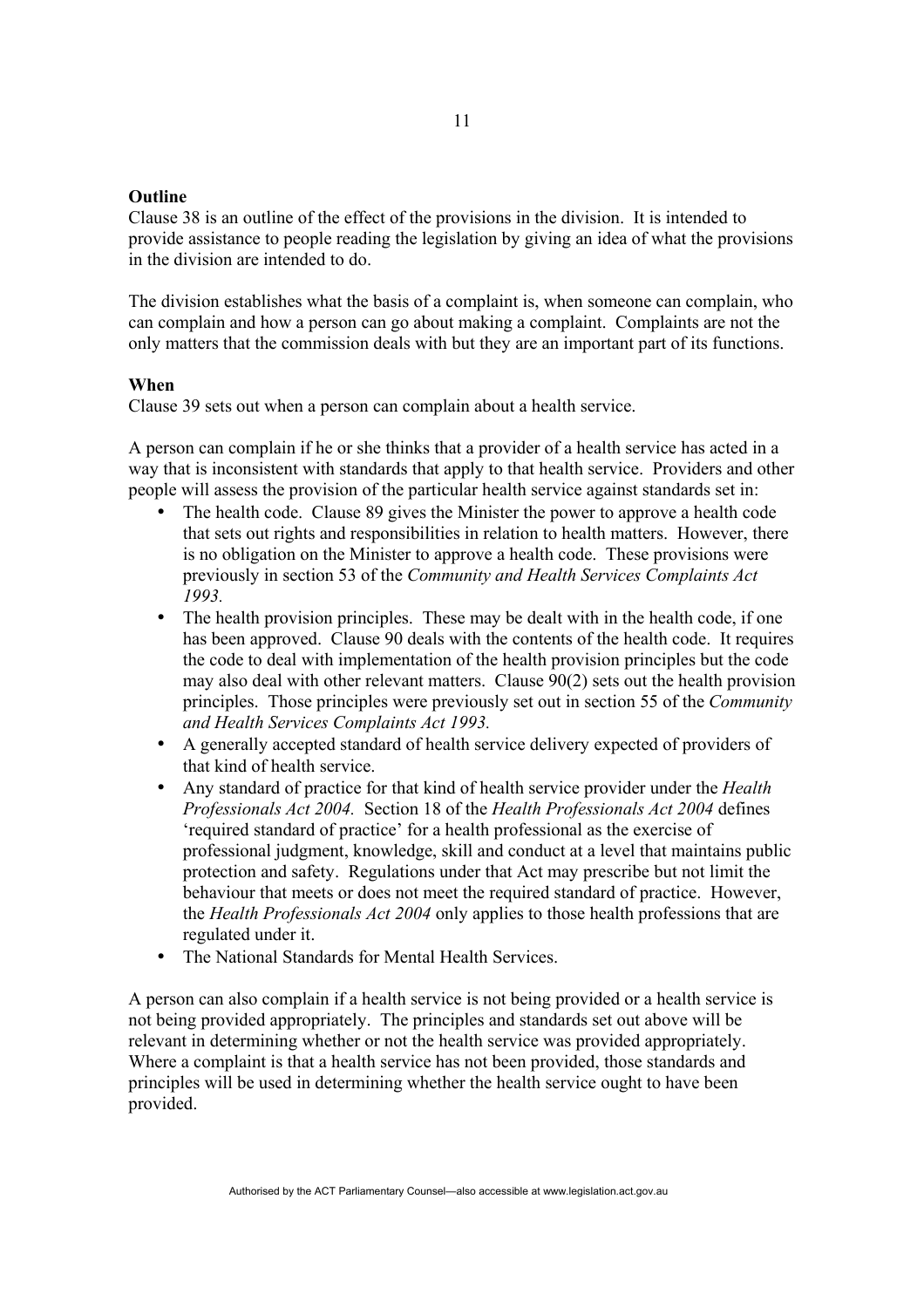Clause 40 sets out when a person can complain about a service for people with a disability. A complaint can be made when a service is not being provided or when the service is not being provided appropriately. A complaint about a service for people with a disability can also be made if a person thinks that the provider of the service has acted inconsistently with

- The Home and Community Care National Service Standards.
- Human rights principles or requirements for programs and services for people with disabilities set out in the *Disability Services Act 1991*.
- The National Standards for Mental Health Services.
- Requirements set out in the *Disability Services Act 1991* for the design and implementation of programs and services relating to people with disabilities.
- The generally accepted standard of service delivery expected of providers of that kind of service.
- Other standards prescribed by regulation.

Clause 41 sets out when a person can complain about a service for older people. A complaint can be made when a service is not being provided or when the service is not being provided appropriately. A complaint about a service for older people can also be made if a person thinks that the provider of the service has acted inconsistently with

- The Home and Community Care National Service Standards
- The generally accepted standard of service delivery expected of providers of that kind of service
- Other standards prescribed by regulation.

The term "older people" has replaced the term "aged people", which was used in the *Community and Health Services Complaints Act 1993* provisions relating to these services. Section 147 of the *Legislation Act 2001* provides that updating of terms of this nature does not affect the meaning in the legislation or alter the substantive effect of the provisions.

## **What**

Clause 42 establishes that complaints that are made under the Act are all to be treated as being made under division 4.1. Health service complaints, disability service complaints, older people service complaints, complaints about access to health records and discrimination complaints can be made under the Act.

Discrimination complaints are complaints about unlawful discrimination, unlawful vilification, sexual harassment, victimisation and unlawful advertising. They are made under the *Discrimination Act 1991* and that Act contains the provisions that establish what constitutes unlawful discrimination, who can complain about it and when.

Complaints in relation to access to health records can be made under section 18 of the *Health Records (Privacy and Access) Act 1997* if a person believes that there has been a breach of the privacy principles that apply to health records.

#### **Who**

Clause 43 sets out who is able to make one of the complaints that can be made to the commission under the Act. Essentially a person may make a complaint if the person is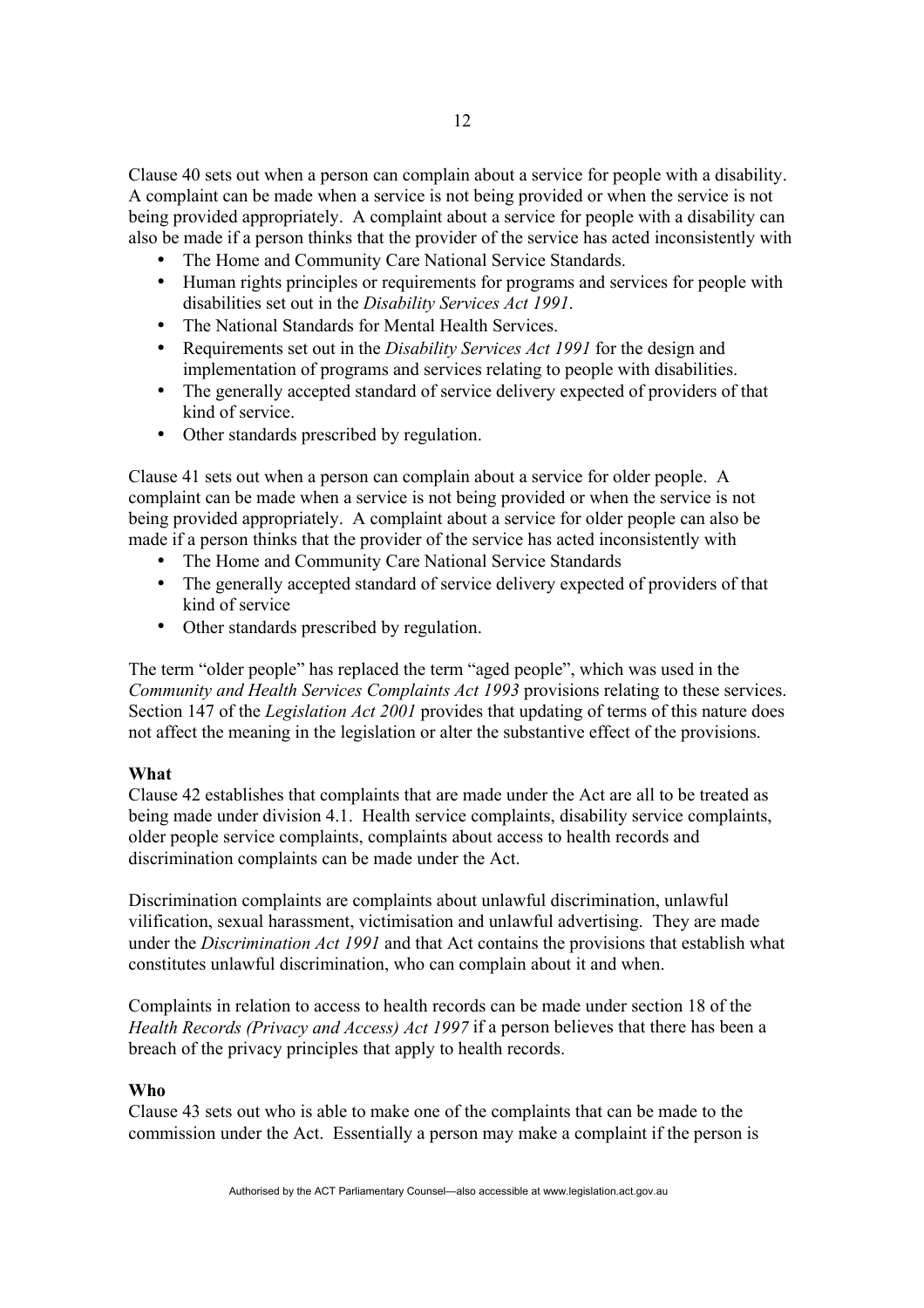aggrieved by the way in which a provider or other person has acted and as a result the person thinks that grounds for making a complaint exist. To be aggrieved by an act the person has to be in some way affected by it. If the person aggrieved by the act is not legally capable of taking action on his or her own behalf, that person can be represented by a parent or guardian. An aggrieved person may also make a complaint by way of an agent appointed by him or her in writing or authorised by the commission to act for the person.

If the complaint is about a health service or a service for people with a disability or a service for older people then anyone can make a complaint. For those sorts of complaint there is no need for the complainant to be a person closely affected by the action complained about. However, if the complaint is made by a person who is not an aggrieved person the commission will treat that person differently from a person who is personally affected by the action complained about.

An example is that a friend of a person receiving services for older people might believe that the provider is not acting in accordance with the generally accepted standard for provision of that kind of service. The friend is not directly affected by the actions of the provider but might make a complaint to the commission. The commission would be able to consider the complaint but would not involve the friend in the process. While the complaint would be considered by the commission, the privacy of the person receiving the service complained of would be protected.

No-one can be obliged to make a complaint if they do not want to do so.

A complaint may be made jointly by two or more aggrieved people.

# **Complaint in writing**

Clause 44 says that a complaint must be in writing and must contain certain information about the person making the complaint. However, the commission must provide reasonable assistance to a person who wants to put a complaint in writing. The assistance will be provided to the extent that it is reasonable to do so in all the circumstances. It would be reasonable to put a complaint in writing for a person who was physically unable to do so but not for a person who was capable but did not feel inclined to write out the complaint.

# **Commission to be prompt and efficient**

Clause 45 provides that the commission has an obligation to be prompt and efficient in dealing with complaints. This includes

- Deciding which commissioner will consider each complaint as soon as possible after the complaint being received
- Writing to tell the person who made the complaint and the person complained about that the commission is going to consider the complaint
- If the complaint has been made by someone other than a person aggrieved by the action complained about, tell the person who made the complaint that the commission is going to consider it
- Write to the complainant every six weeks about the progress of the complaint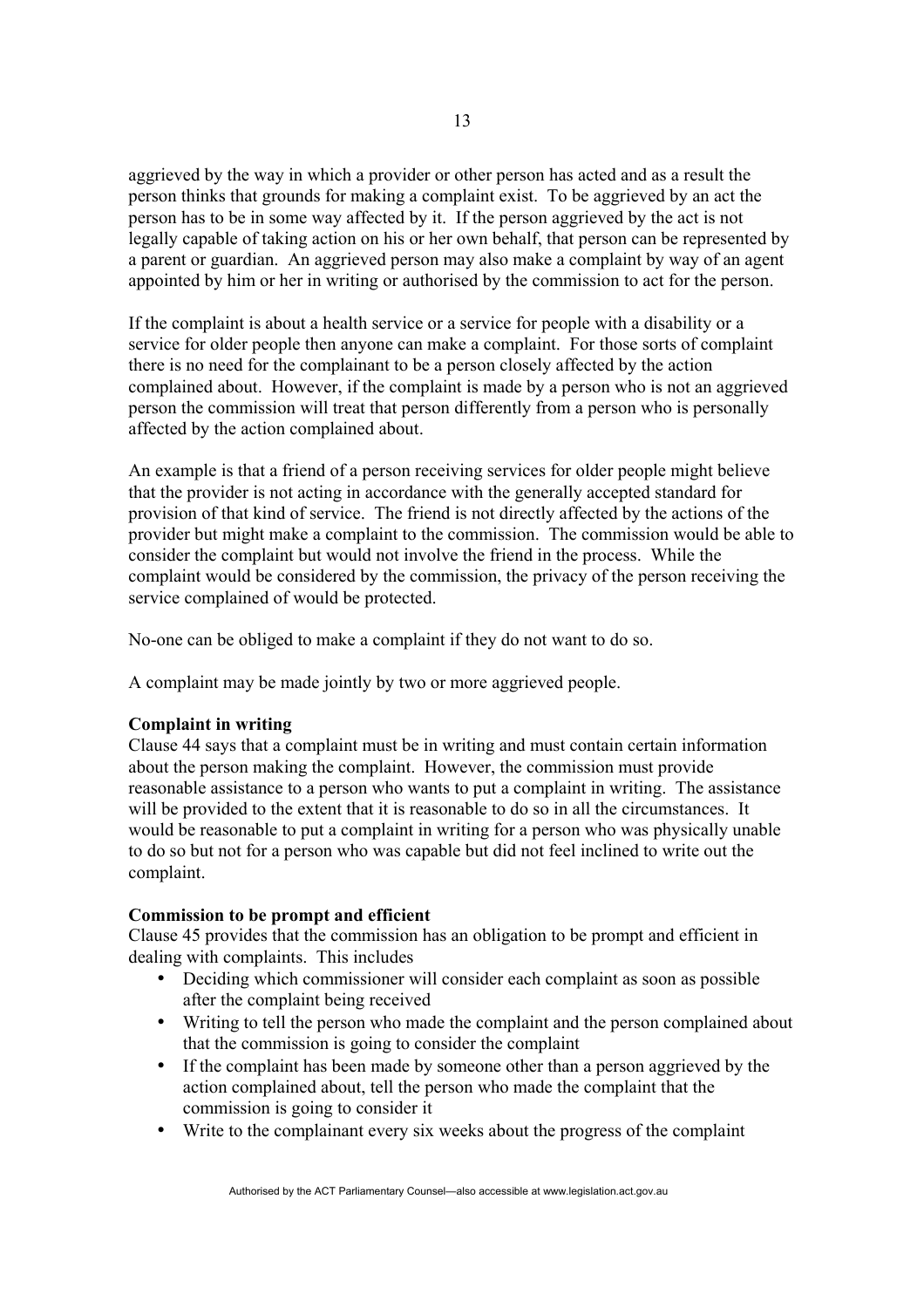• Write to the person who made the complaint and the person complained about within four weeks of the complaint being closed by the commission to explain why the complaint was closed.

There are special requirements in relation to a discrimination complaint because the *Discrimination Act 1991* in section 87 gives a person who makes a discrimination complaint the ability to have the complaint referred to the Discrimination Tribunal for adjudication if not satisfied with the way in which the commission has dealt with the complaint. If the commission decides not to refer a complaint about discrimination for conciliation, clause 45 provides that it must write to the complainant about that decision and tell the complainant about the right to have the complaint referred to the Discrimination Tribunal.

# **Obligations of complainant**

Clause 46 contains the obligations that a person who makes a complaint has in relation to the commission. The person who makes a complaint must, during the time that the commission is looking into the complaint, tell the commission about any change of name or address. Also the complainant has an obligation to give the commission any information that it asks for in relation to the complaint. That information has to be provided within a reasonable time. These obligations are imposed in order that the commission can look into the concerns raised by the person in a timely and efficient manner.

### **Division 4.2 Dealing with complaints**

### **Outline**

Clause 47 is an outline of the effect of the provisions in the division. It is intended to provide assistance to people reading the legislation by giving an idea of what the provisions in the division are intended to do.

The division sets out what the commission can do with the complaints it receives.

### **Own motion consideration**

Clause 48 allows the commission to consider matters that it considers relevant and important without the need to have a person make a complaint about that matter or have a ministerial direction to inquire into the matter. When the commission decides to do that it is called a 'commission-initiated consideration'.

If a complaint is made under the provisions of clause  $43(1)(f)$  and the person making the complaint is not the person aggrieved by the action or complaining on behalf of the person aggrieved, then the commission will treat the matter as a commission initiated consideration. This enables the commission to look into and report on the issues raised while protecting the privacy of the person actually affected by the action of the service provider.

Similarly, if a complainant withdraws a complaint the commission can decide to do a commission initiated consideration if it believes that to do so is in the public interest. In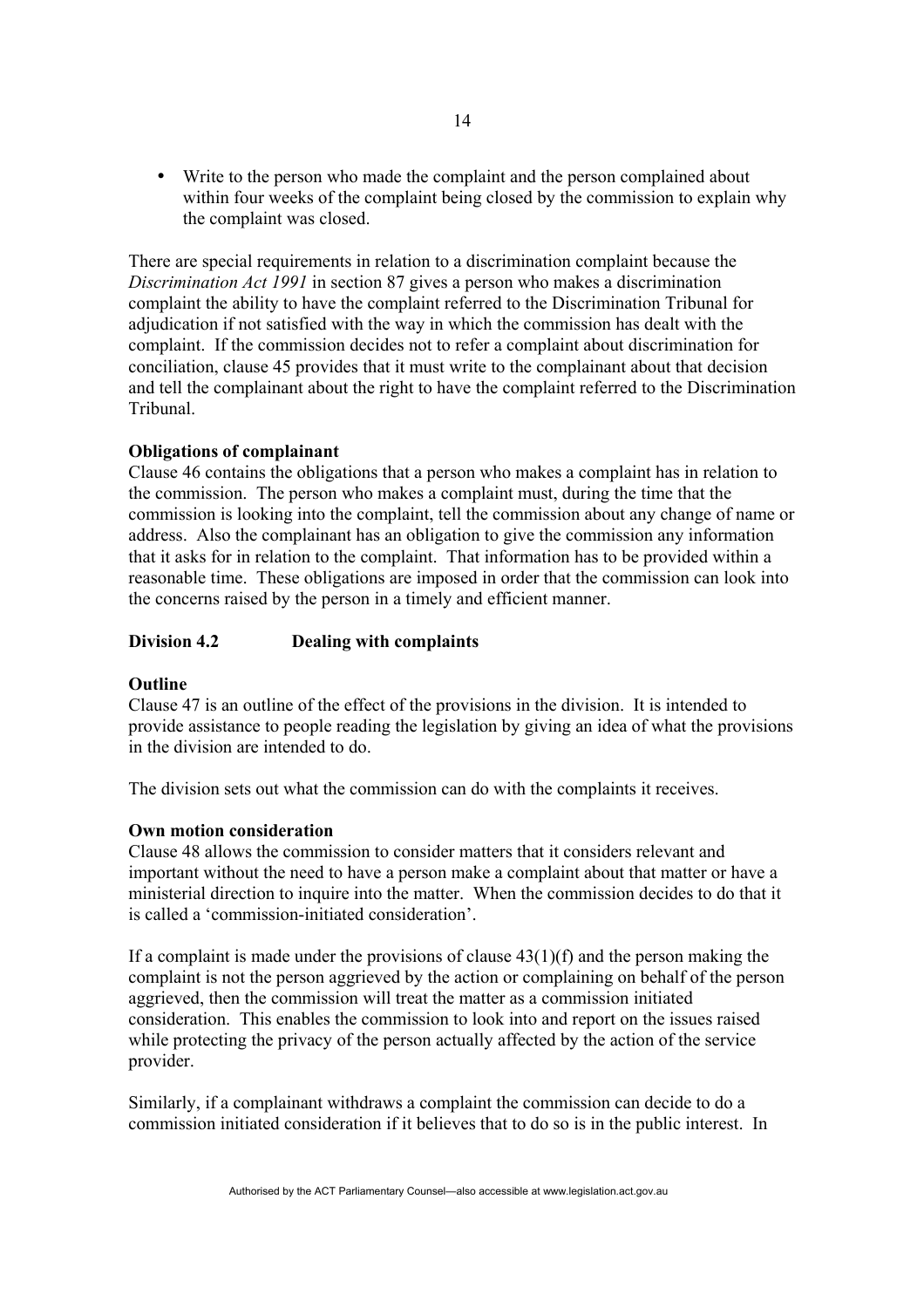this way matters that are of genuine public interest or concern to the community can be considered by the commission even though the person who raised them no longer wants to be involved in the process.

Under the provisions of clause 92 the commission can deal with reports under the *Health Professionals Act 2004* as commission-initiated considerations. This enables the commission to work with the relevant health profession board in looking into issues raised about registered health professionals and in deciding how best to resolve those issues.

Clause 49 provides special conditions that apply to commission-initiated considerations. The person who brought the matter to the attention of the commission is not treated as a complainant and the commission itself stands in the position of the complainant. The commission still has to tell the person about the closure of the complaint when it decides to stop considering the matter. To protect the privacy of the people concerned, the commission is not to give the person information about the person who was complained about or the person affected by the behaviour complained about.

#### **Allocating complaints**

After receiving a complaint the commission must decide which commissioner will consider it on behalf of the commission. Clause 50 sets out the requirements for allocation of complaints.

Generally complaints about health services and services for older people will be considered by the health services commissioner, complaints about discrimination will be considered by the discrimination commissioner and complaints about disability services will be considered by the disability and community services commissioner. The commission may decide that a complaint is appropriate for consideration by more than one commissioner as for example when it contains elements relating to both discrimination and disability services.

Clause 50 provides that the president is not able to consider a complaint on behalf of the commission. This is in order to keep the consideration of complaints separate from conciliation.

#### **Conciliation**

Clause 51 allows the commission to refer issues arising from a complaint for conciliation. A complaint or issues arising from it can be referred for conciliation at any time. The commission will refer a matter for conciliation if it considers that the issues involved are likely to be resolved by conciliation. Matters can only be referred for conciliation if the commission considers that they are suitable for resolution in that way. Sometimes public interest issues or the relationship between the parties may mean that conciliation is not appropriate.

Referring a complaint or part of a complaint for conciliation does not prevent the commission from continuing to consider the complaint.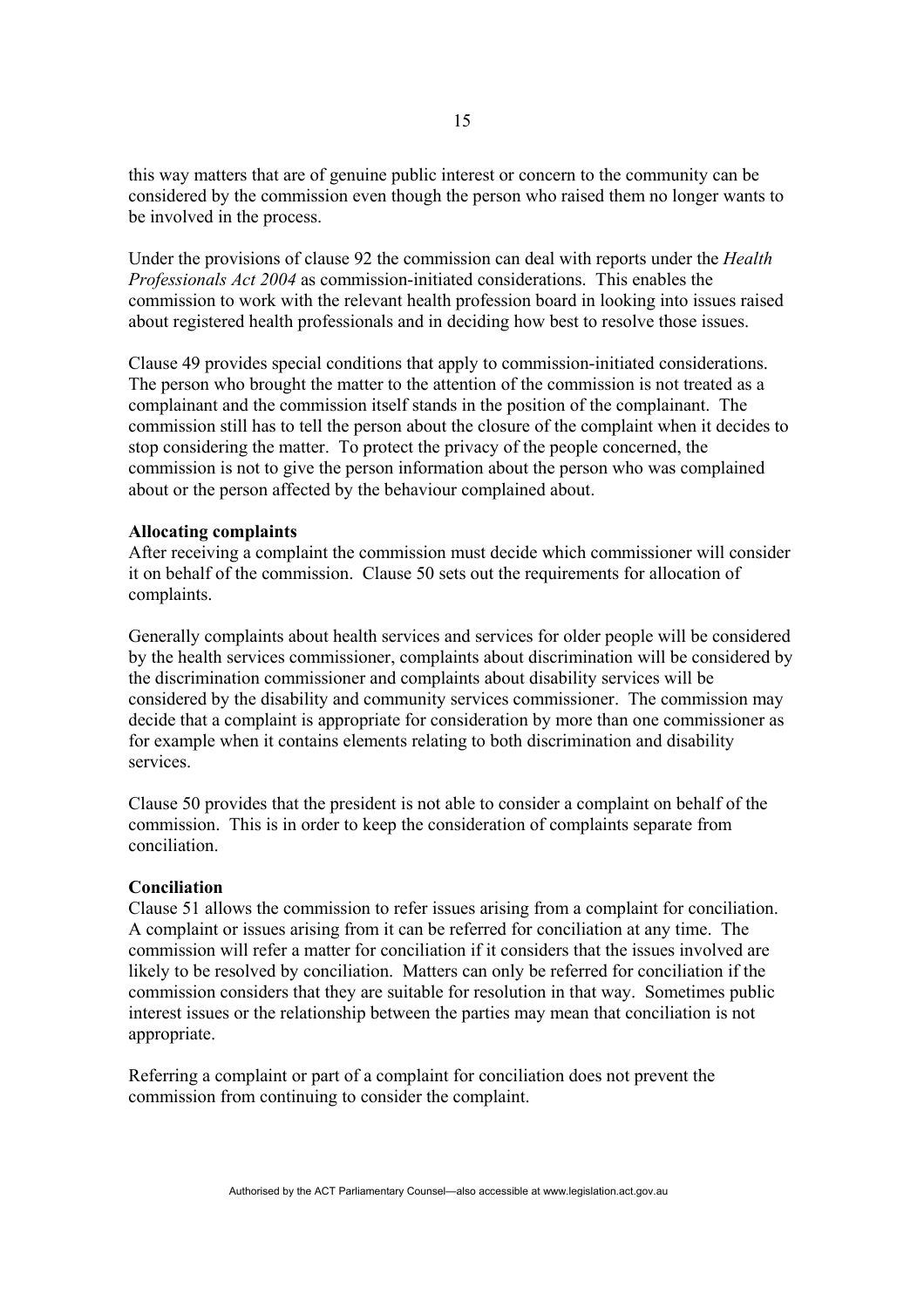Division 4.3 sets out what conciliation is and how it operates in the context of complaints made to the commission.

# **Consideration**

Clause 52 contains a requirement that the commissioner to whom the commission allocates a complaint must consider that complaint on the commission's behalf.

# **Referral**

Discrimination complaints can be referred to the Discrimination Tribunal under the provisions of the *Discrimination Act 1991.* Clause 53 requires the commission to refer complaints about discrimination to the Discrimination Tribunal under certain circumstances.

# **Division 4.3 Conciliation of complaints**

# **Outline**

Clause 54 is an outline of the effect of the provisions in the division. It is intended to provide assistance to people reading the legislation by giving an idea of what the provisions in the division are intended to do.

The division sets out what conciliation is and how it operates in the context of complaints made to the commission.

## **Conciliation**

Clause 55 describes conciliation. The description is based on a general understanding of what constitutes this widely used process for enabling people in dispute with each other to come to an understanding of each other's concerns and an agreement about ending the dispute. As such conciliation is a process for the benefit of the parties to a dispute rather than an investigative or regulatory tool.

Clause 55 sets out the elements of conciliation as

- Having an independent conciliator who helps the parties to the dispute attempt to resolve the issues between them.
- Requiring the parties to the conciliation to be willing to be involved and informed about the process.
- Allowing the parties to determine the outcome of the conciliation process with some advice from the conciliator.

# **Delegation of conciliation function**

Clause 56 allows the president to delegate the function of conciliating complaints to other people such as staff of the commission or consultants engaged by the commission but not to a commissioner.

# **Parties to conciliation**

Clause 57 sets out who are the parties to a conciliation. They are

• The person who made the complaint and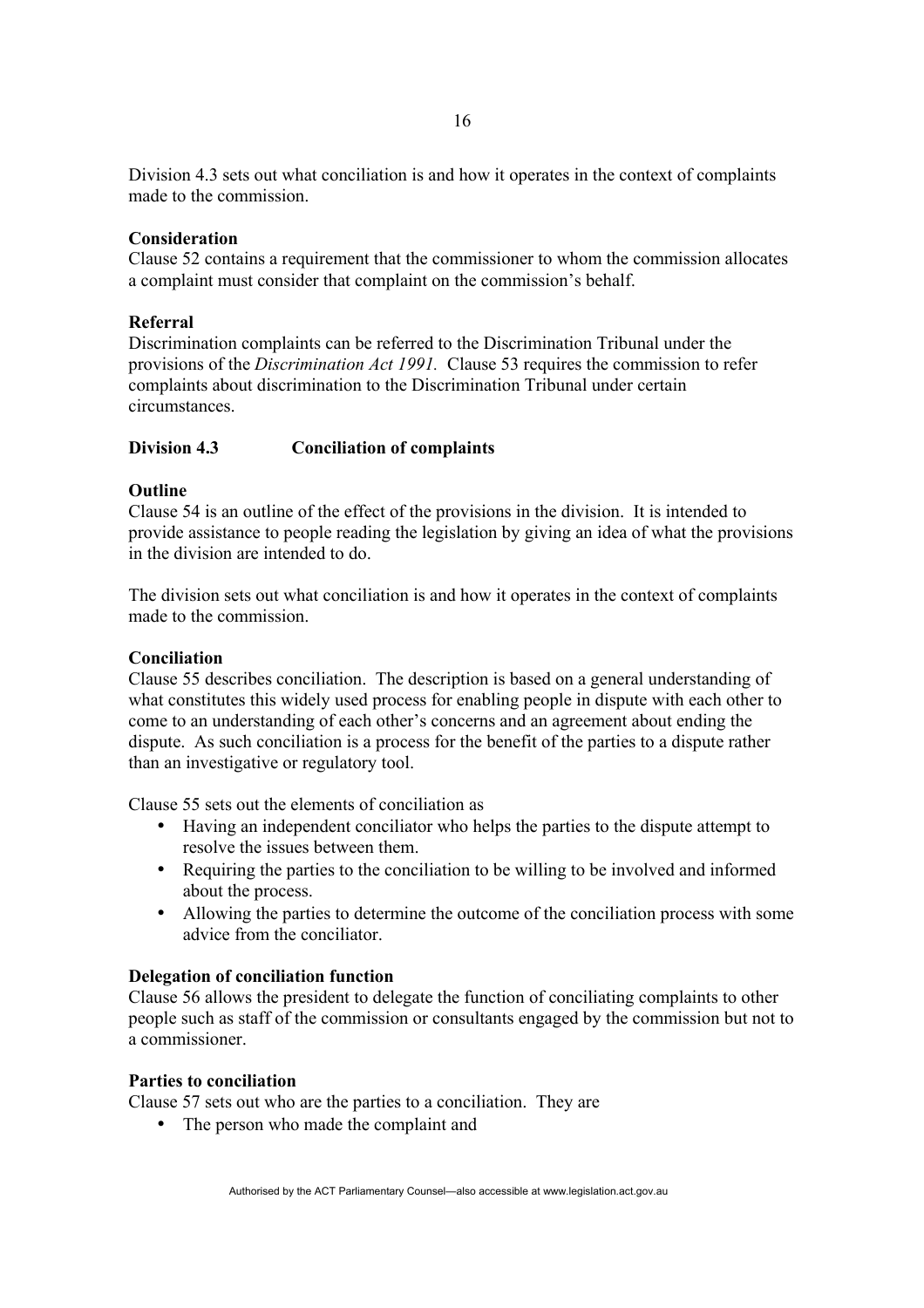• The person complained about.

The president can allow other people to attend the conciliation if it seems that they will assist the process but they will not be parties to the conciliation. The commission is not a party to the conciliation. Unless the president thinks that the process will be substantially assisted, parties to the conciliation cannot be represented by anyone for the conciliation process.

#### **Third party attendance**

Clause 58 allows the president to write to a person not otherwise involved in a conciliation and ask them to attend the conciliation if it seems that the person's presence will help the conciliation process.

#### **Compulsory attendance**

Sometimes the commission may believe that a matter is suitable for conciliation and could be resolved through that process but one or both of the parties may be reluctant to attend. If the president thinks that a party would in fact willingly participate in conciliation if that party could be persuaded to come along and give it a try the president may require that party to attend. Although this provision gives the president the power to compel attendance it does not include power to compel participation in conciliation. As a result it is not inconsistent with the definition of conciliation in clause 55. A party who was compelled to attend but did not want to participate would be free to leave at any time. The power is consistent with existing provisions in the *Discrimination Act 1991.* To be effective it must be used only when the circumstances warrant it but it can be effective in overcoming a power imbalance between the complainant and the person complained about and can lead to resolution of conflict through conciliation.

#### **Conduct**

Clause 60 allows conciliations to be conducted in whatever way the president decides. This allows, for example, separate issues in a complaint to be conciliated separately.

#### **Relationship between conciliation and consideration**

Clause 61 emphasises that conciliation and consideration of a complaint are separate. This supports the provisions that prevent the commission from allocating a complaint to the president for consideration and prevent the president from delegating conciliation functions to a commissioner. It means that, although staff of the commission may do both conciliation work and consideration work, no staff member may work on consideration and conciliation of the same complaint.

Despite this division, clause 61 allows the president to use information from the consideration process to assist with the conciliation process. This means that if the commission has considered a complaint and has some information about the circumstances surrounding the action complained about, that information can be given in a briefing to the president and will inform the conciliator so that the conciliator can advise the parties during the conciliation process.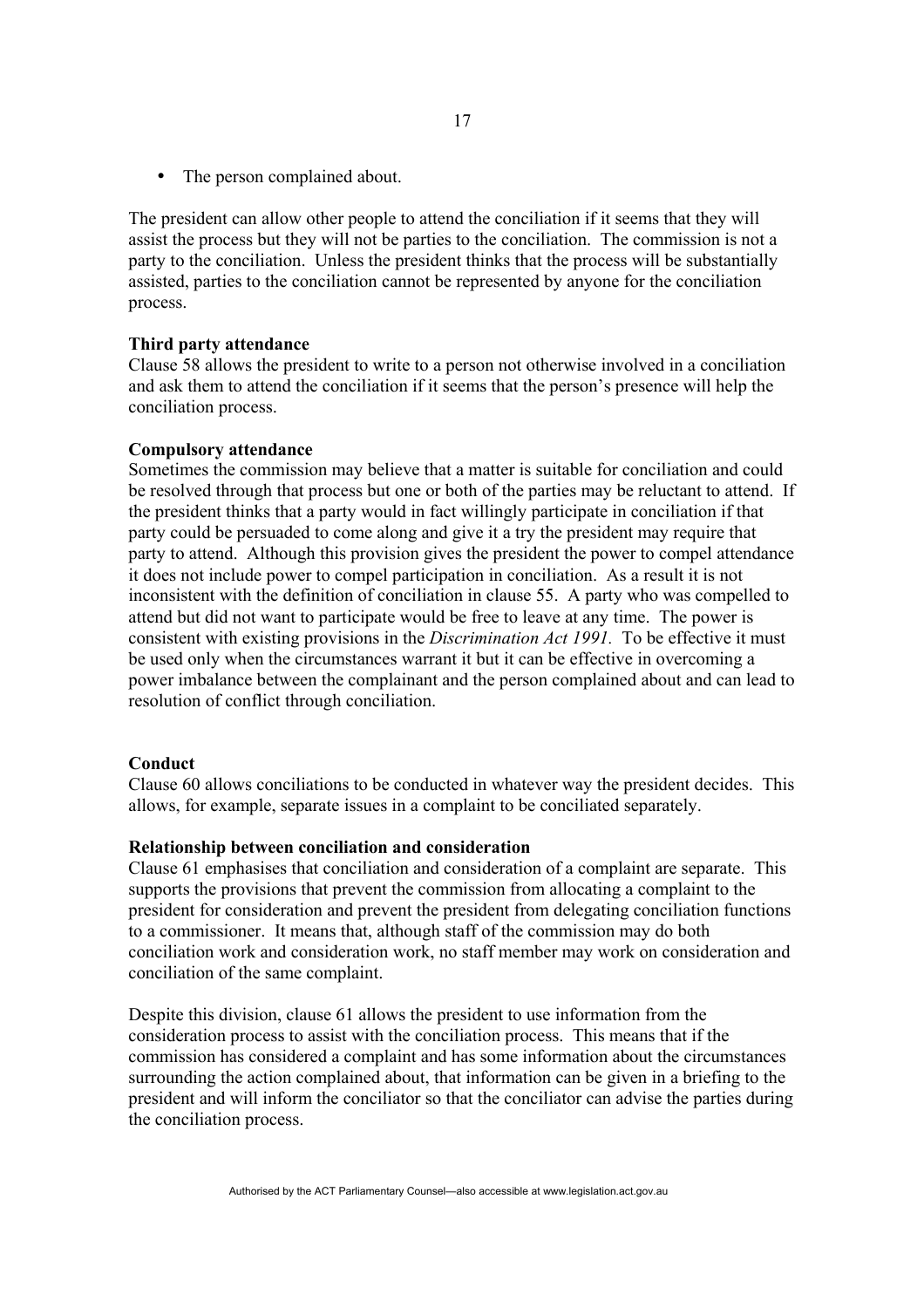Clause 63 provides for the parties to a conciliation to allow the commission to use their agreement in the consideration process and clause 61 expresses this as an exception to the general rule that conciliation and consideration are separate.

### **Conciliated agreements**

Clause 62 requires the president to help the parties to a conciliation to make a written record of their agreement if they reach one. Each of the parties to the conciliation must sign the conciliation agreement. When the agreement is completed the president must give a copy to

- Each of the parties to the conciliation (the person who made the complaint and the person complained about)
- If the complaint is a discrimination complaint the Discrimination Tribunal.

The president must also tell the other members of the commission that agreement has been reached in conciliation of the complaint.

If the complaint is a discrimination complaint the agreement is enforceable as if it was an order of the Discrimination Tribunal. This continues in effect existing provisions in the *Discrimination Act 1991*, which are designed to encourage parties to reach agreement rather than go to the Discrimination Tribunal.

## **Giving a conciliation agreement to the commission**

Clause 63 provides for the parties to a conciliation to over-ride the usual barrier between conciliation and consideration of a complaint by agreeing to allow the commission to use their conciliation agreement in the consideration process. Although the president must always give the other members of the commission a copy of a conciliation agreement, it is only if the parties agree that the commission is permitted to use that agreement as part of the consideration of the complaint. The parties can agree to the use of all or part of the conciliation agreement.

### **Unsuccessful conciliation**

Clause 64 allows the president to decide at any time during the conciliation of a discrimination complaint that it is unlikely to be successful. If that happens the president must write to the complainant and the person complained about telling about that decision. The president must include a discrimination referral statement when he writes. Clause 88 describes a discrimination referral statement. It contains information about the complainant's right to have their discrimination complaint referred to the Discrimination Tribunal.

#### **Ending conciliation**

Clause 65 describes when a conciliation is ended. When a conciliation ends the president must tell the other members of the commission, the complainant and the person complained about that the conciliation process is at an end and why it has ended. A conciliation ends when

• The conciliation process results in an agreement between the parties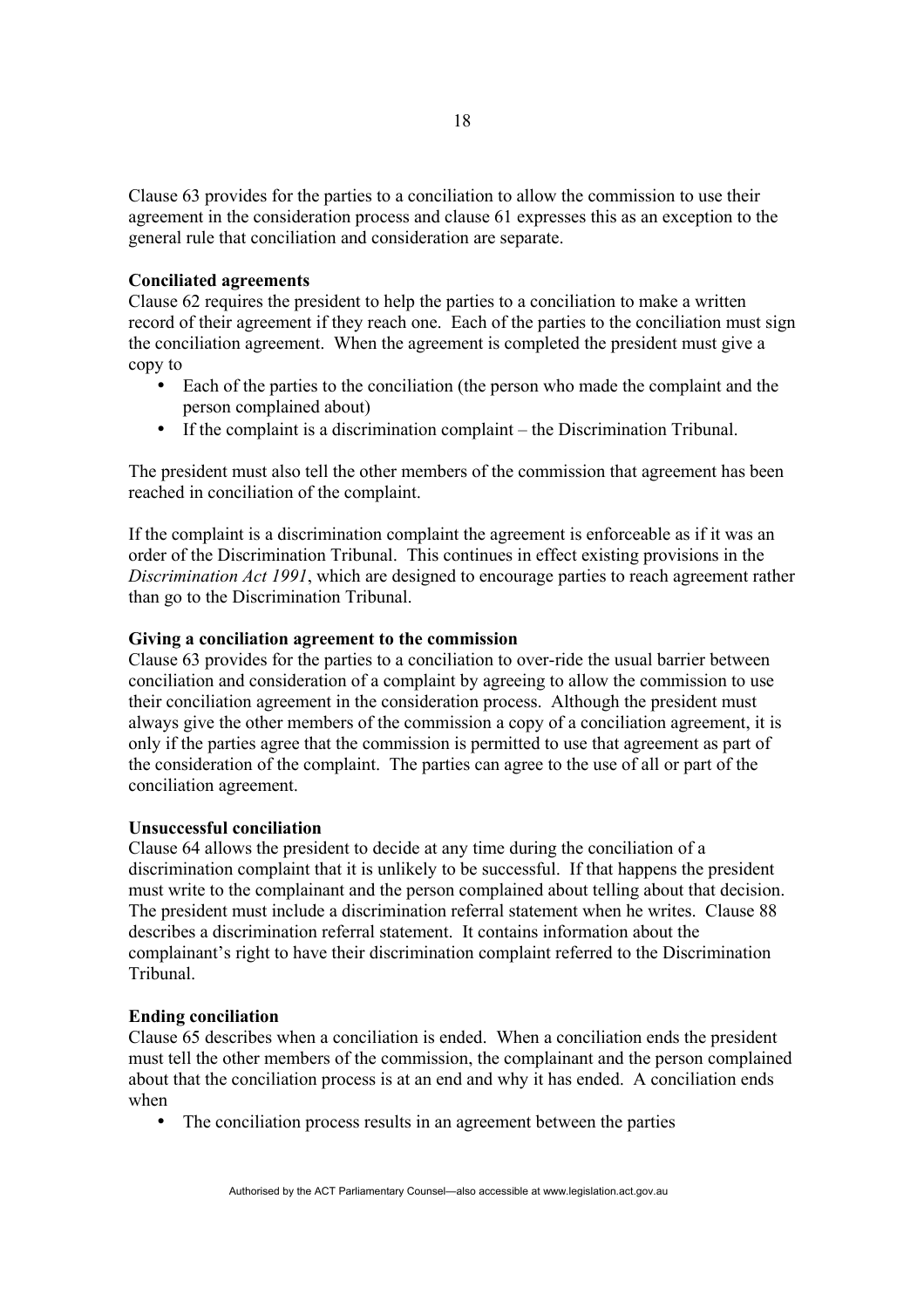- The parties agree to end the conciliation even though they haven't reached an agreement about the issues in the complaint
- One of the parties decides to withdraw from the conciliation process
- The president decides that the conciliation is unlikely to be successful.

# **Using conciliation material as evidence**

Clause 66 protects material used in conciliation and anything said in conciliation from being used as evidence in court proceedings. This allows parties to participate in conciliation on the basis that the process is confidential and what they say will not prejudice them in subsequent actions.

# **Protecting conciliation participants from civil liability**

Clause 67 provides that a person attending a conciliation who acts honestly and sensibly will not be liable in a civil law action for anything they do or fail to do.

# **Division 4.4 Consideration of complaints**

# **Outline**

Clause 68 is an outline of the effect of the provisions in the division. It is intended to provide assistance to people reading the legislation by giving an idea of what the provisions in the division are intended to do.

The division describes the process of consideration of a complaint by the commission.

### **Purpose**

Clause 69 explains that the purpose of consideration of a complaint is to

- Enable the commission to decide if the complaint has been validly made under the provisions that give the right to make a complaint
- Provide information that can be used to help conciliate the complaint
- Allow the commission to form a view about the issues raised in the complaint and the action complained about and also whether it should make a report, what should be in the report and where the report should be sent.

### **Complaints considered together**

Clause 70 allows the commission to consider more than one complaint in a single consideration process if the complaints are about the same or very similar issues or circumstances.

### **Representative complaints**

Clause 71 allows a complaint to be treated as a representative complaint if the commission thinks all of the following apply:

- The complainant is just one of a number of people with complaints relating to a particular person or group of people
- The facts in the complaint are similar to or connected with the facts in the complaints of the other people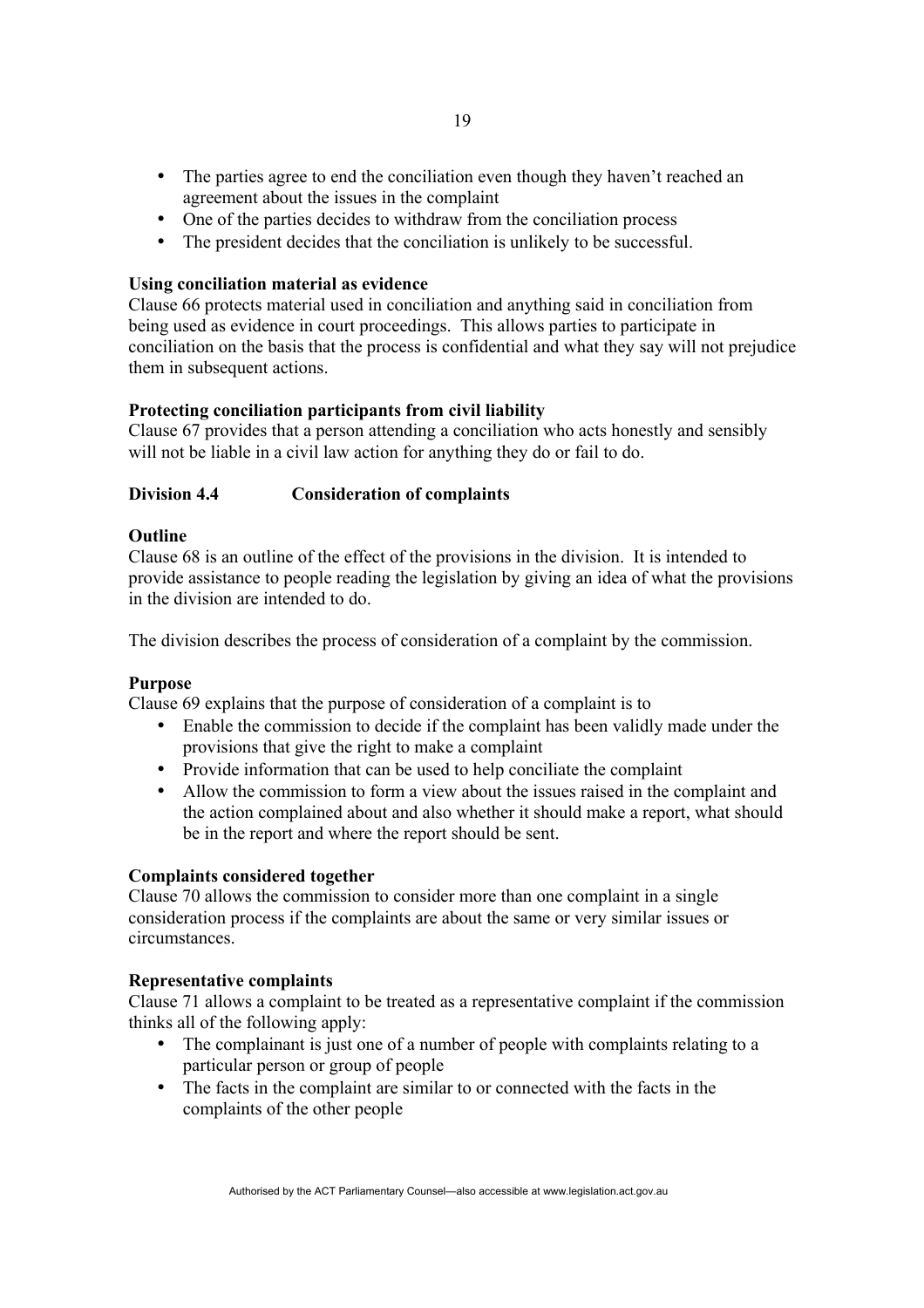- The complaint and the complaints of the other people raise the same questions of law or fact
- It would be a good idea to treat the complaint as a representative complaint.

## **Conduct of consideration**

Clause 72 allows the commission to conduct a consideration in whatever way it decides it appropriate. This provides a flexible structure for the commission to seek out information about the issues and conduct covered by the complaint in the way that best suits the circumstances of everyone involved. In particular it allows for the commission to consider different aspects of the complaint separately if it decides that to do so is appropriate.

### **Information and documents**

Clause 73 gives the commission power to ask people to provide it with documents or information relevant to the consideration of a complaint. This power is one that is commonly given to investigative bodies and is consistent with the powers currently available under the *Discrimination Act 1991* and the *Community and Health Services Complaints Act 1993.*

When asking for information or documents the commission has to write to the person who has them and tell the person how and when to comply with the request. If the person does not comply with the request they commit an offence, unless the person is also the complainant. Complainants are not covered by the offence provisions because they have obligations under clause 46 to provide information about their complaint to the commission and if they do not meet those obligations clause 76 provides that the complaint can be closed.

### **Attendance**

Clause 74 gives the commission power to ask people to present themselves to answer questions relating to a consideration of a complaint. When the commission asks a person to answer questions it must give the person a written notice of the time and place and the person they will be speaking to. The person commits an offence if they do not attend and answer the questions. Complainants are not covered by the offence provisions because they have obligations under clause 46 to provide information about their complaint to the commission and if they do not meet those obligations clause 76 provides that the complaint can be closed.

This power is one that is often given to investigative bodies and is consistent with the powers currently available under the *Discrimination Act 1991* and the *Community and Health Services Complaints Act 1993.*

## **Privileges**

Clause 75 removes the common law privilege against self-incrimination and civil liability that would otherwise allow a person to refuse to answer questions or produce documents as requested by the commission. This allows discrimination and service provision matters to be fully considered using all available information. In order to protect the people required to provide the information, the clause provides that material obtained as a result of them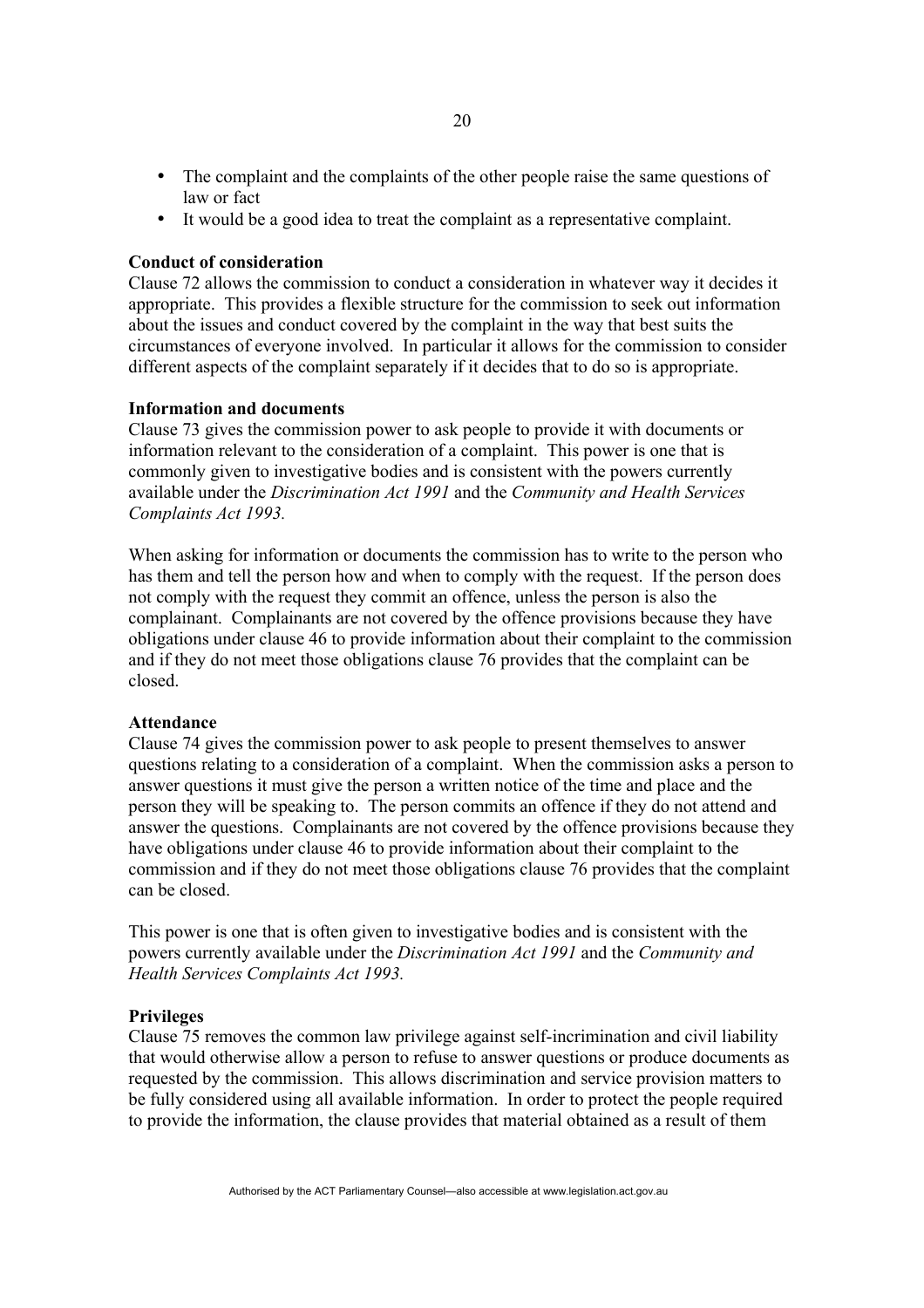having to act without the protection of the privilege cannot be used as evidence against them in court proceedings.

# **Keeping documents**

If the commission has asked a person to provide it with documents or other things (under clause 73) clause 76 allows the commission to keep the documents or things for as long as necessary to complete the consideration and to make copies. It must return the items when they are not longer needed and while it has them must let people who would ordinarily be entitled to have the items to inspect them or copy them.

# **Division 4.5 Closing complaints and reporting**

# **Outline**

Clause 77 is an outline of the effect of the provisions in the division. It is intended to provide assistance to people reading the legislation by giving an idea of what the provisions in the division are intended to do.

The division explains when a complaint can be closed by the commission. It also explains what is contained in a report by the commission and what happens when the commission makes a report.

### **When can a complaint be closed?**

Clause 78 contains two lists of circumstances. The first is a list of circumstances in which the commission may choose to close a complaint. The second is a list of circumstances in which the commission is obliged to close a complaint.

The commission has the option of closing a complaint at any time if

- More than two years have passed since the things happened that gave rise to the complaint
- With no good reason the complainant has not taken reasonable steps to resolve the complaint
- The complainant has not answered questions relevant to the consideration of the complaint when asked to do so
- The complainant has not provided information or documents relevant to the consideration of the complaint when asked to do so
- The complainant tells the commission that they want to withdraw the complaint
- The complaint is about a registered health professional and has been referred to the relevant health profession board for consideration
- Conciliation of the complaint has been successful.

The commission is required to close a consideration if

• The complaint being considered is not one that can validly be made to it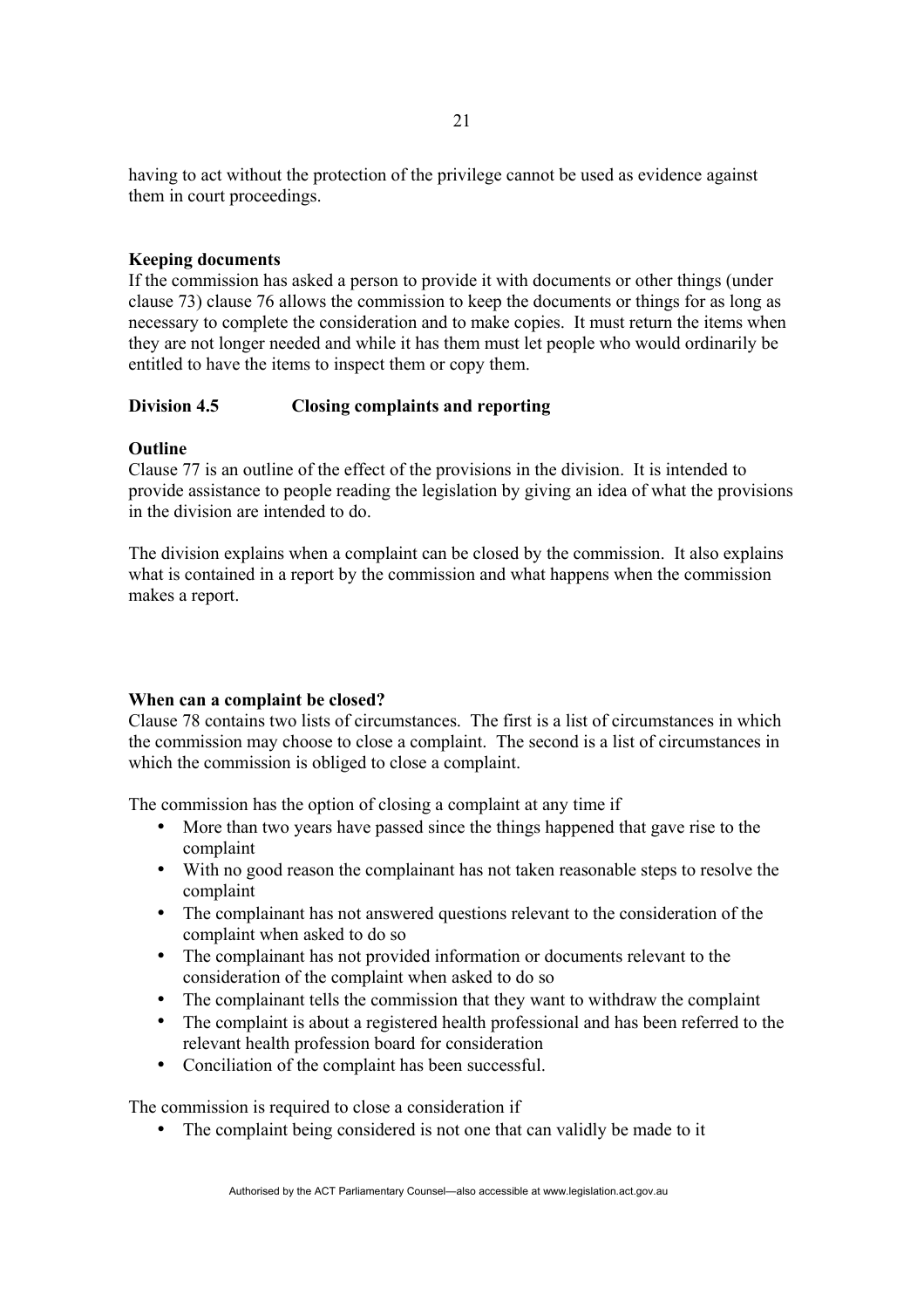- The person making the complaint is not entitled to make the complaint
- The commission is satisfied that the complainant has been given a reasonable explanation for the conduct complained about and no further action on the complaint is needed
- The commission is satisfied that the complaint is frivolous, vexatious or not made honestly
- The commission is satisfied that the matters with which the complaint is concerned have been or are being dealt with by a court or tribunal
- The commission is satisfied that the matters raised by the complaint have been dealt with by the commission or the complaint has been considered sufficiently
- The complaint lacks substance.

### **Reopening complaints that have been closed**

Clause 79 gives the commission the option of reopening a complaint that has been closed because the complainant has not provided information or documents or answers to questions related to the consideration of the complaint but then later provides them.

### **How are complaints closed?**

Clause 80 sets out how the commission goes about closing a complaint. If the commission decides to close a complaint it must give a report called a final report to the complainant and the person complained about. However, clause 49 provides that in certain circumstances where the complainant is not the person affected by the action complained about, the commission cannot give information about the person affected to the complainant since that would be a breach of the person's privacy.

If the commission wants to include something adverse about a person in a final report the commission must first give that person an opportunity to respond to the proposed adverse comment.

A commission-initiated consideration (under clause 48) is treated differently and can be closed without a final report being prepared.

### **Final report**

Clause 81 explains what should be in a final report. If the complaint is about a health service, a service for people with a disability or a service for older people the actions complained about may be judged against relevant standards for service provision that are set out in clauses 39, 40 and 41. If the commission is satisfied after consideration of the complaint that the person complained about has acted in a way that is not consistent with one of those standards then the final report can contain recommendations directed to that person.

Recommendations do not have to be about matters raised by the complaint that is being closed.

If a recommendation is that something be done then the report must give a reasonable time frame for that to happen.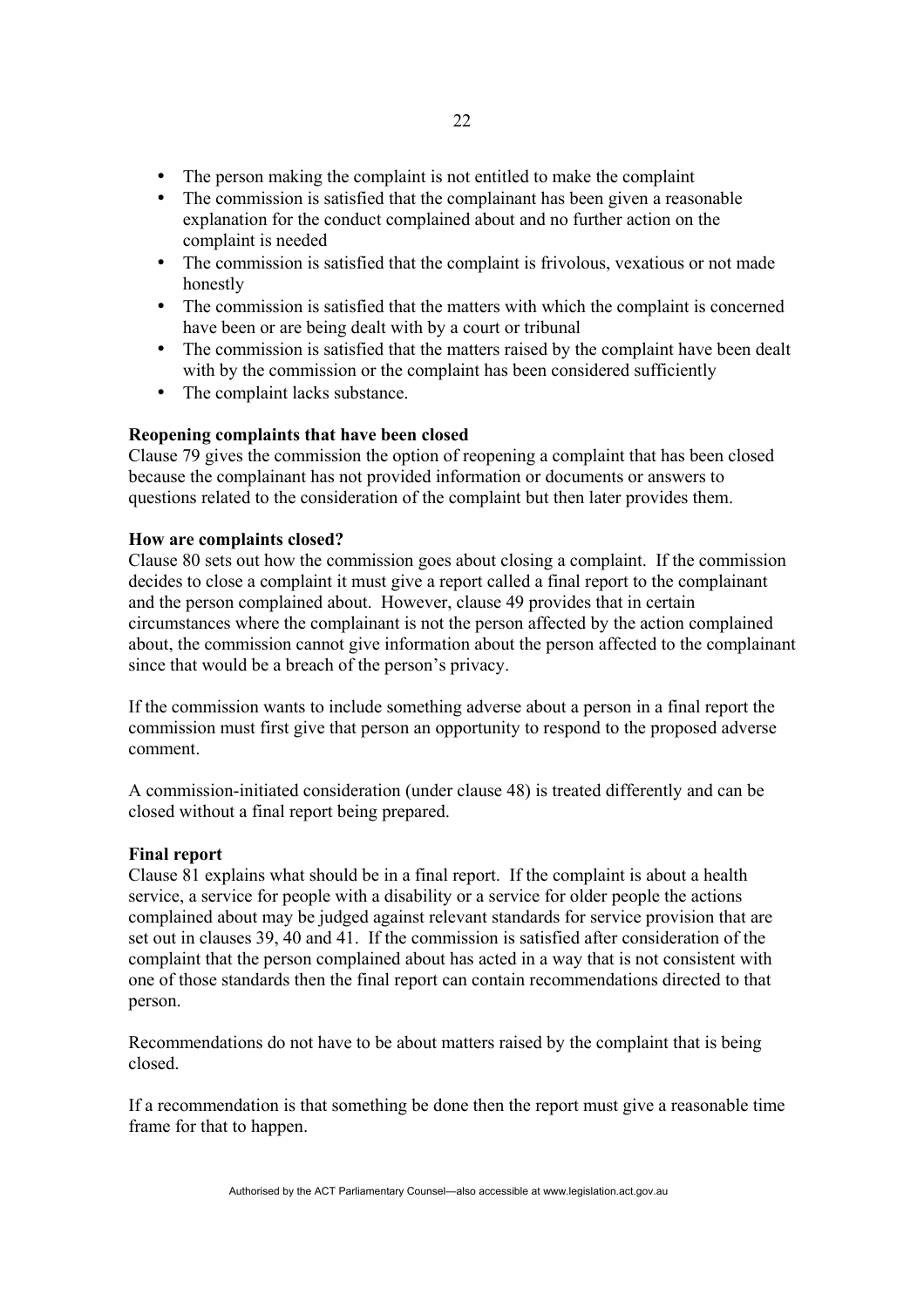## **Closing discrimination complaints**

Clause 82 explains what must happen when a complaint about discrimination is closed. Because the *Discrimination Act 1991* creates an enforceable right of a person not to be subject to acts of unlawful discrimination, the outcome from a discrimination complaint differs slightly from other complaints. If a person has made a discrimination complaint and the complaint has not been resolved by conciliation (with a signed conciliation agreement being sent to the Discrimination Tribunal) then the final report must explain that the complainant can ask the commission to refer the complaint to the Discrimination Tribunal. If the complainant wants the complaint to be dealt with by the Discrimination Tribunal the commission must refer it on and the complainant can apply to the Discrimination Tribunal to have the matter heard. Details about the operation of the Discrimination Tribunal are in the *Discrimination Act 1991.* 

### **Third-party reports**

The commission may decide to report in another way as well as making the final report to the complainant and the person complained about. A report that directs commission recommendations to a third party is called a third-party report. Clause 83 sets out when the commission can make a third-party report.

The commission can make a third-party report if it is satisfied that:

- The third-party acted in a way that was inconsistent with standards applying to the kind of service that person was providing or did not properly do something that that person was required to do
- Recommendations that it plans to include in the third-party report are about matters of public policy
- Recommendations that it plans to include in the third-party report are within the third-party's proper area of interest

The commission also has to be satisfied that making the third-party report is in the public interest.

A third-party report can be directed to anyone so long as those conditions are met. This provision gives the commission the ability to direct a report containing relevant recommendations to people whom the commission considers should see them in order to be alerted to matters that in the public interest require attention. A third-party report could, for example, be given by the commission to a government minister, a funding body, an employer or a health profession board. Third-party reports can contain recommendations not directly linked to the matters in the original complaint.

The commission may recommend that certain action be taken and if it does, it must also give a reasonable time limit for that to happen.

In order to accord natural justice to all concerned, the commission must not include an adverse comment about a person in a third-party report unless it has previously given that person an opportunity to respond to that adverse comment.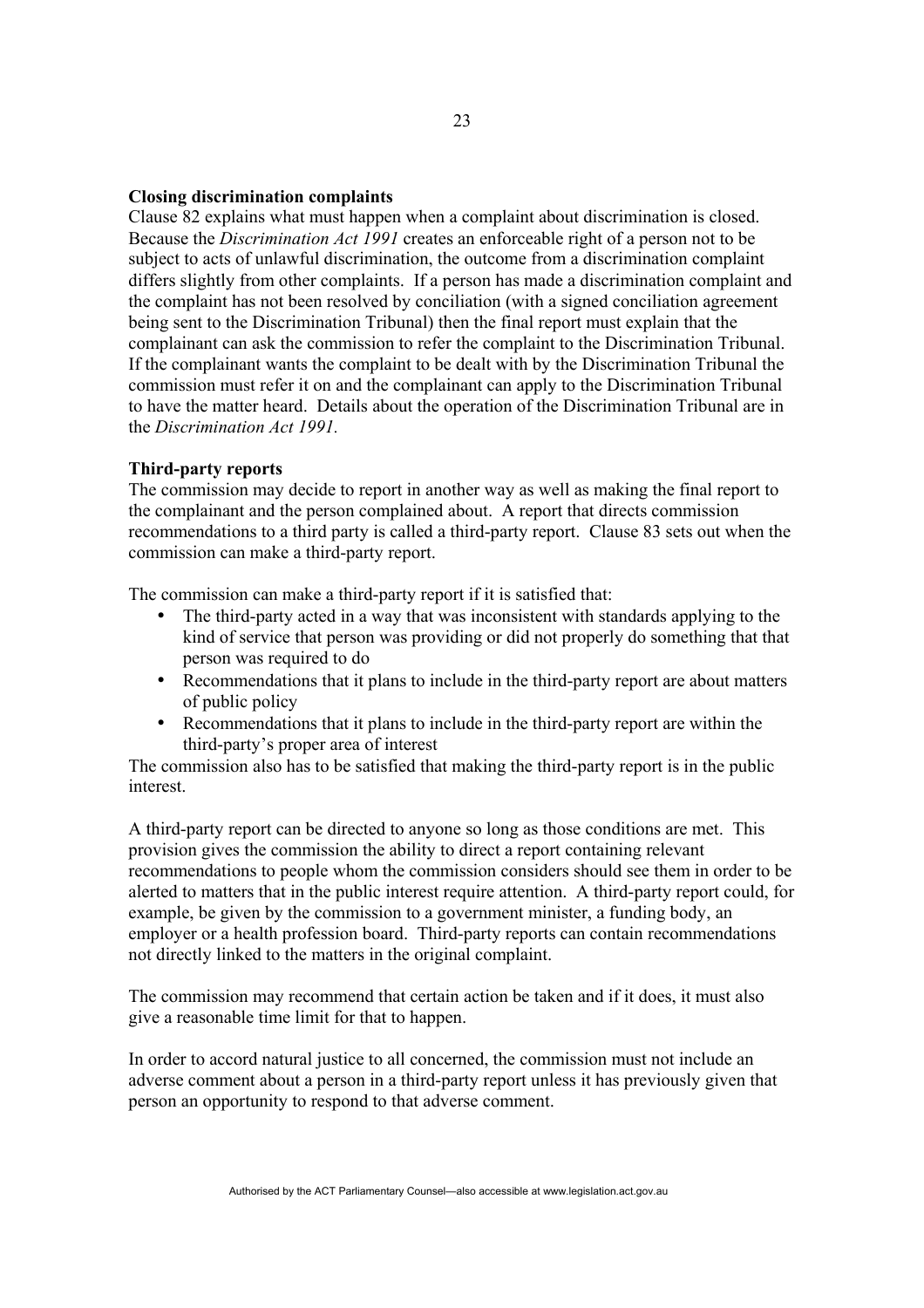## **Commission-initiated reports**

Clause 84 provides that if the commission carries out a consideration that is not centred on a complaint it has the ability to prepare a report and give it to anyone it decides. Clause 48 sets out when a commission-initiated consideration can be made. The effect of these provisions is that the commission has a broad scope for deciding to consider issues of importance or concern and then to report to people who it thinks ought to be informed about the outcome if its consideration.

In order to accord natural justice to all concerned, the commission must not include an adverse comment about a person in a third-party report unless it has previously given that person an opportunity to respond to that adverse comment.

#### **Responding**

Clause 85 ensures that recommendations in a commission report are responded to within a reasonable time. It provides that if a final report or a third-party or a commission-initiated report contains a recommendation that something be done within a particular time and the person or body that the recommendation is directed to doesn't respond to the commission by saying what action has been taken in relation to the recommendation then the person or body commits an offence. A response must be made in writing to the commission within 45 days after either

- the end of the time given by the commission for the action to be taken or
- three weeks from when the person or body was given the report.

The commission can extend the period for giving the response.

### **Publication of non-complying entities**

Clause 86 contains a further incentive for a person or body to comply with recommendations made by the commission in a third-party report. It gives the commission the discretion to make public the names of those non-complying entities by publishing them or reporting them to the Minister. The commission can do the same thing if a person or body has been asked to provide information of documents or to answer questions and has not done so. In order to be fair to the non-complying entity the commission must write to the person or body explaining what was involved in the failure to comply and that the commission intends to make public their name and those details. When writing the commission has to ask the non-complying entity to discuss the proposed publication with it.

When the time set by the commission for discussion is over and the commission has considered anything that the entity has put forward to it about the publication, the commission can make the details public if it considers that to do so is in the public interest.

The purpose of the provision is to provide a real incentive to entities to respond positively to recommendations made by the commission after consideration of complaints or other issues brought to its attention.

# **Reporting to the Minister**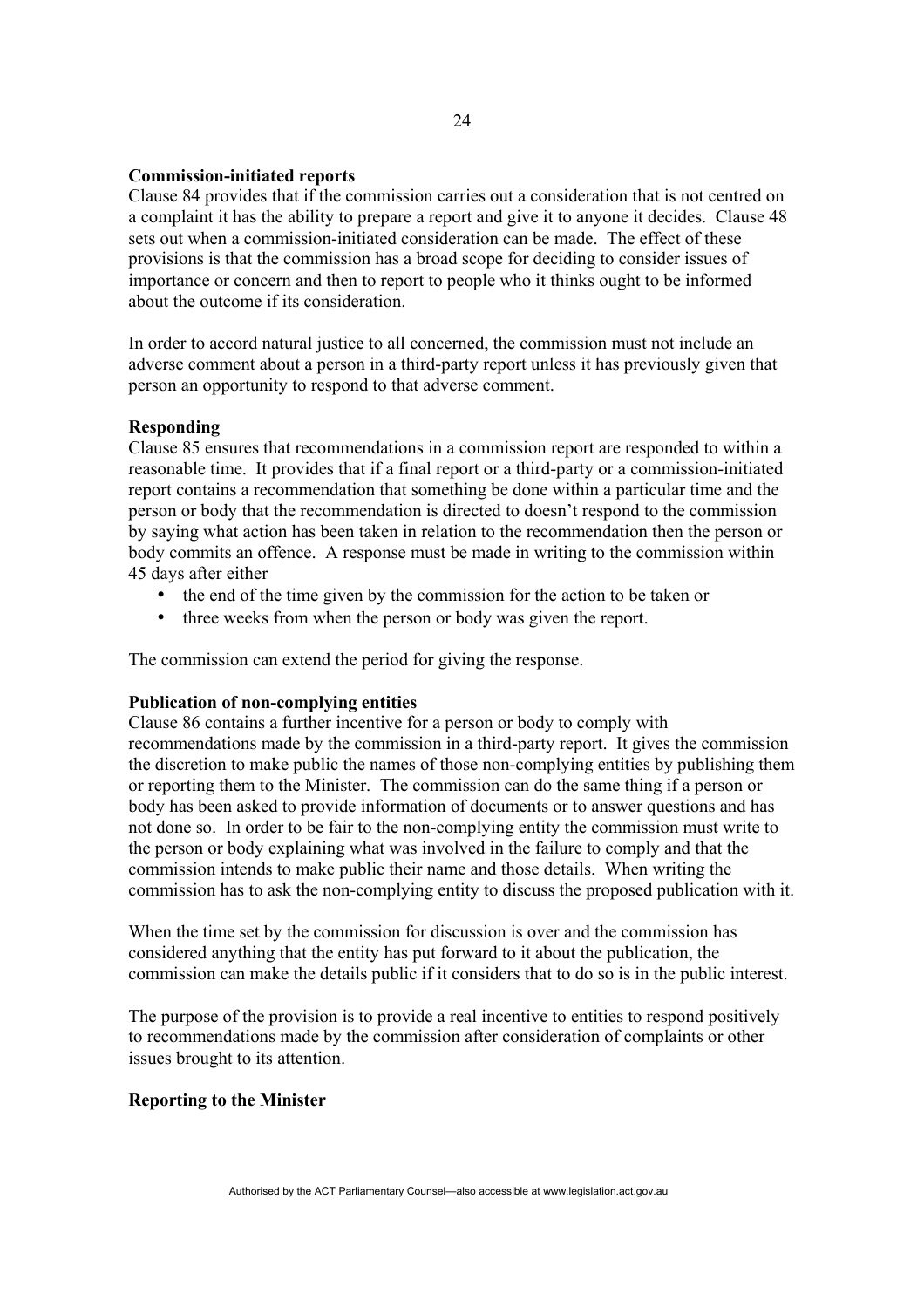Clause 87 allows the commission to report to the Minister on any matter related to its functions or to matters about which it can receive complaints if the issue is of public importance.

Certain reports given to the Minister by the commission must be presented to the Legislative Assembly. They are reports about a matter of public importance given to the Minister under the provisions of clause 87 and third-party reports given to the Minister under the provisions of clause 83. The Minister has six sitting days after receiving the report in which to present it to the Legislative Assembly.

# **Discrimination referral statements**

Clause 88 explains what a discrimination referral statement is. A discrimination referral statement is a special statement that the commission gives to people who have made a discrimination complaint. In the case of a discrimination complaint a complainant who is not satisfied with the way in which the complaint is dealt with by the commission and who has not signed a conciliated agreement can ask for the complaint to be considered by the Discrimination Tribunal. If the complainant wants the matter referred to the Discrimination Tribunal they have 60 days from getting the discrimination referral notice to ask the commission to make the referral. The discrimination referral notice also tells the complainant that the *Discrimination Act 1991* makes provision for them to take the matter to the Discrimination Tribunal after the 60 is up if there are exceptional circumstances.

#### **Part 5 – Health code and health profession boards**

### **Division 5.1 Health code of health rights and responsibilities**

### **Approval**

Clause 89 gives the Minister the power to approve a code of health rights and responsibilities.

## **Contents**

Clause 89 explains what can be in the health code. The health code must deal with the health provision principle and it may also deal with anything else relevant to providing or using a health service. Clause 89 also sets out what the health provision principles are.

The health provision principles provide guidance about the way in which health services should be provided, focussing on the interaction between the provider and the service user. Previously they were contained in the *Community and Health Services Complaints Act 1993.* Because the principles are set out in legislation they can form a guide for the commission in considering whether health services have been provided in an appropriate manner. This is confirmed by clause 39, which says that if a person believes that the provider of a health service has acted in a way not consistent with the health provision principles the person may complain to the commission.

### **Division 5.2 Relationship between commission and health profession boards**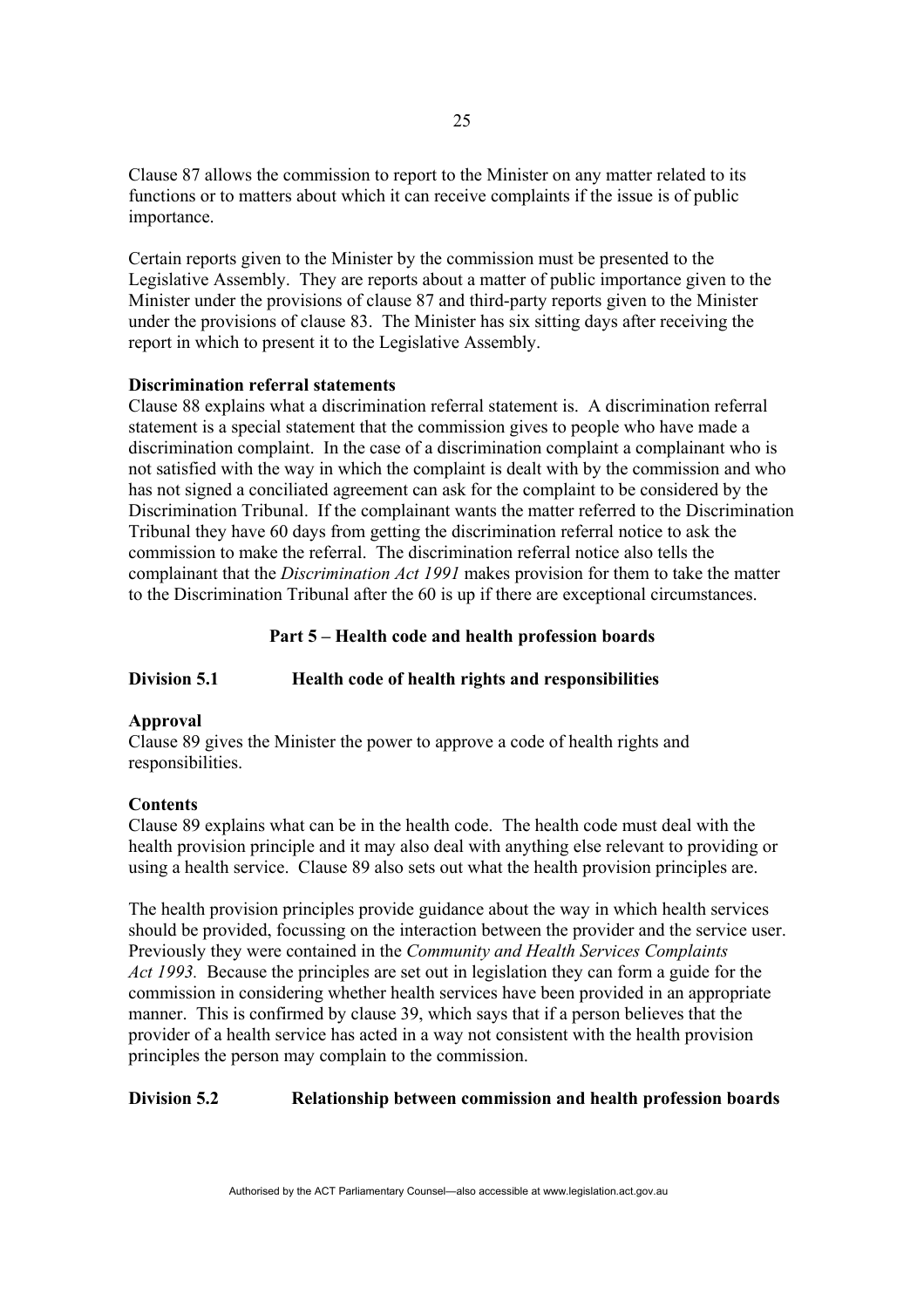### **Registered health professional**

A person who is a registered health professional is one who is registered under the *Health Professionals Act 2004.* Clause 91 provides that for the purposes of a complaint the term includes a person who was a registered health professional at the time when the action or failure to act that is the subject of the complaint happened.

## **Referring complaints to health profession board**

Clauses 92, 93 and 94 set out the special relationship between the commission, particularly in relation to health service matters, and the health profession boards that are established under the *Health Professionals Act 2004* and are responsible for overseeing the registration of certain kinds of health professional. Each health profession board is responsible for a particular area of health service where registration is required before a practitioner can practise. Concerns about registered health professionals can be raised either by way of a complaint to the commission or by way of a report given to the relevant health profession board. The *Health Professionals Act 2004* requires that complaints and reports about registered health professionals must be discussed between the health services commissioner and the relevant health profession board and they must jointly decide what should be done. The health services commissioner (representing the commission) is well equipped to look into issues raised by a complaint or report while the health profession boards have the power under the *Health Professionals Act 2004* to establish special panels to examine personal or professional issues relating to registered health professionals. The provisions in division 5.2 are intended to work together with the provisions in the *Health Professionals Act 2004* to ensure that issues relating the health service provision by registered health professionals can be dealt with in the most appropriate and effective manner.

Clause 92 requires the commission to give to the relevant health profession board a copy of any complaint about a health service that seems to indicate that a registered health professional has not met relevant standards. The relevant health profession board is to get a copy of the complaint and any documents relating to it. However, referring the complaint to the health profession board in this way does not stop the commission from considering the complaint.

Clause 93 requires the health profession board, after having a complaint referred to it, to tell the commission what action it intends to take in relation to the health professional concerned.

Provisions in the *Health Professionals Act 2004* give the health profession boards the capacity to treat complaints referred by the commission as if they were reports under that Act.

### **Consideration of health profession reports**

Clause 94 gives the commission the power to consider reports made under the *Health Professionals Act 2004* and referred to it by the health profession boards as if they were complaints. In those cases the consideration must be a commission-initiated consideration. Under clauses 48 and 49 special rules apply to complaints dealt with by way of commission-initiated consideration. Clause 93 requires the commission to keep the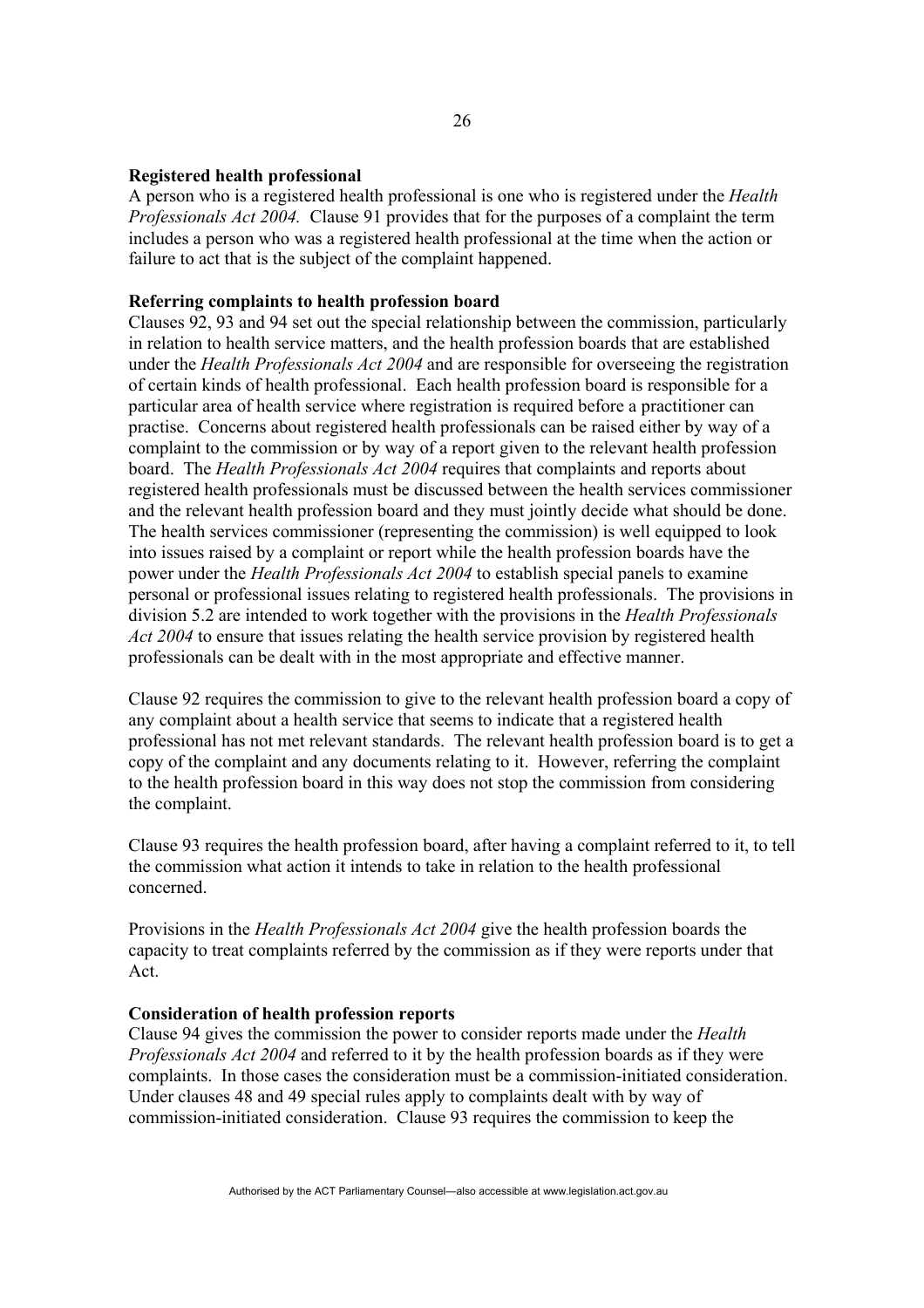relevant health profession board informed about its consideration as if the board was a complainant and the report was its complaint. As well the commission is permitted to give to the relevant health profession board any information and documents it has in relation to its consideration.

# **Part 6 – Miscellaneous**

#### **Information to be provided**

Clause 95 sets up a requirement for service providers to give the people to whom they provide health services, disability services or services for older people information about making complaints to the commission. The information could be provided by way of a poster or notice on the wall of the provider's office or it could be given in a pamphlet handed to service users. Failure to provide the information is an offence.

#### **Inspection of incorporated documents**

Clause 96 ensures that incorporated documents are available for inspection by the public. Incorporated documents are described in the dictionary at the end of the Act. They are documents that are created other than by the authority of legislation. In particular the documents referred to in clause  $40(b)(i)$  and (iv) are incorporated documents. They are the Home and Community Care National Service Standards, as amended from time to time and the National Standards for Mental Health Services endorsed by the Australian Health Ministers Advisory Council's National Mental Health Working Group, as amended from time to time. This mechanism ensures that these documents, which provide standards against which service provision can be judged, are easily accessible to the public.

#### **Notification of incorporated documents**

Clause 97 sets out the procedure for making incorporated documents accessible to the public. It also explains how changes to incorporated documents are to be notified.

#### **Victimisation**

Clause 98 establishes an offence of victimisation. It is designed to protect people who make complaints under the Act about service providers from being threatened or treated badly as a result. The provision also protects people who provide information or documents to the commission as part of its consideration of complaints or related issues. Clause 98 makes it an offence to subject someone to detriment because they make a complaint or assist the commission by giving information to it. Detriment is a broad term, which could include not providing a service or providing a service in a less beneficial way. The provision also covers situations where the person making the complaint is made to believe that they will be subjected to detriment because of making the complaint.

#### **Secrecy**

Clause 99 is a secrecy provision that protects information provided to the commission in relation to the Act. It ensures that commission members and staff are not compelled to reveal information obtained through their work.

# **Protection of officials**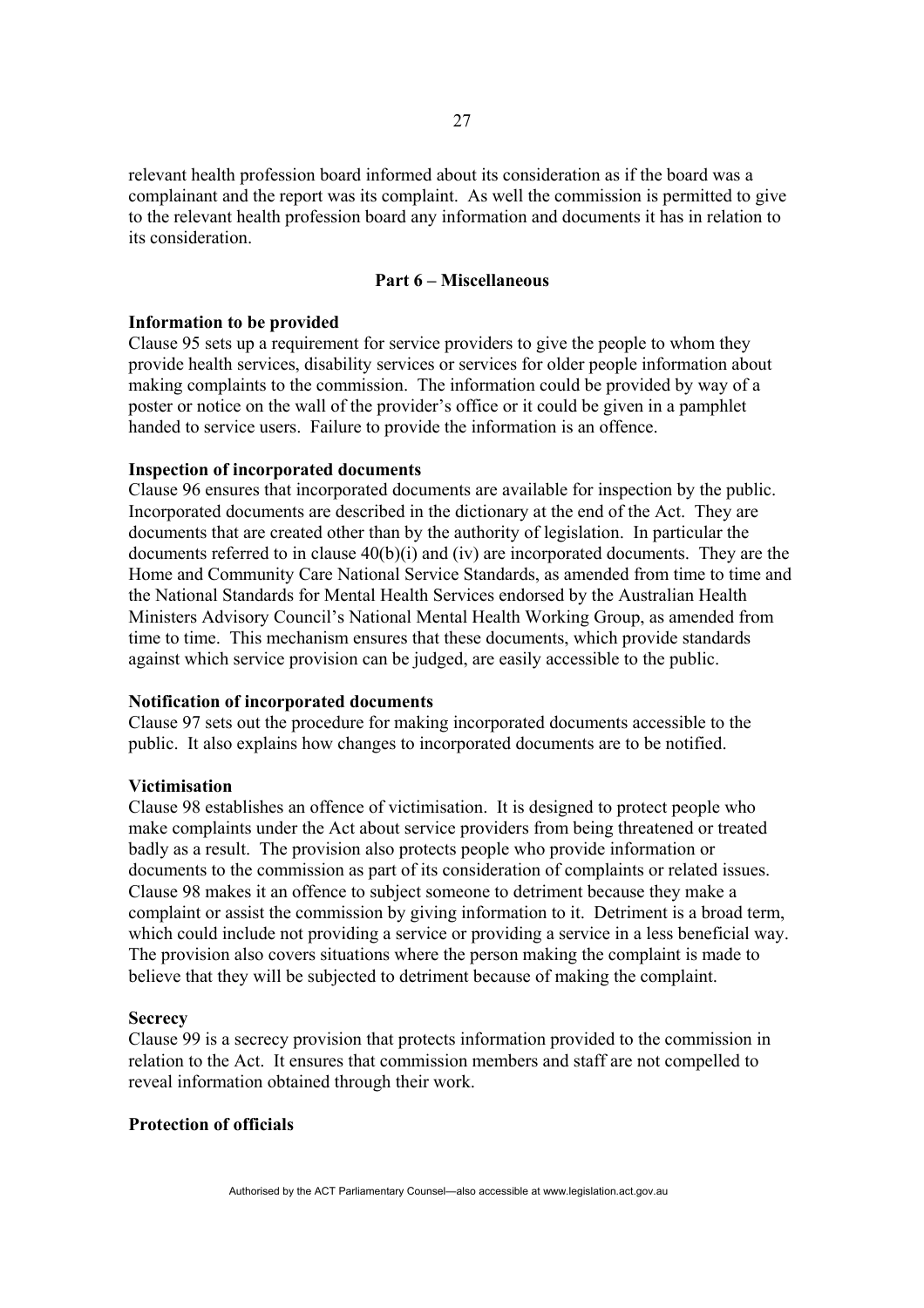Clause 100 protects commission members and staff from personal liability for things done for the purpose of putting the act into effect provided that they act honestly and not recklessly. The liability that would otherwise have attached to commission members and staff is taken up by the Territory instead.

#### **Intergovernmental agreements**

Clauses 101 and 102 provide for intergovernmental agreements that involve co-operative arrangements between the commission and the Commonwealth Human Rights and Equal Opportunity Commission.

#### **Fees and expenses**

Clause 103 gives the Minister power to determine fees for the Act and expenses for people attending conciliation at the request of the commission. Clause 58 allows the commission to ask a third party to attend a conciliation under certain circumstances and this provision allows the Minister to decide what payments may be made to cover the expenses of that attendance.

#### **Forms**

Clause 104 is a standard clause allowing the commission to approve forms for the purposes of the Act. Those forms are then available electronically from the ACT government.

#### **Regulations**

Clause 105 is a standard provision giving the Executive power to make regulations under the Act.

# **Part 7 – Transitional**

This part contains provisions to ensure a smooth transition between the operation of the Human Rights Office and the Office of the Community and Health Services Complaints Commissioner and the coming into operation of the commission.

#### **Definitions**

Clause 106 sets out definitions for the transitional provisions.

### **Discrimination commissioner**

Clause 107 provides for actions taken by the discrimination commissioner prior to the commencement of the Act to be treated as the actions of the commission. It does not create any new rights but preserves the rights that people would have had if the commission had not been established and the consequential amendments had not been made.

## **Community and health services complaints commissioner**

Clause 108 provides for actions taken by the community and health services complaints commissioner prior to the commencement of the Act to be treated as the actions of the commission. It does not create any new rights but preserves the rights that people would have had if the commission had not been established and the consequential amendments had not been made.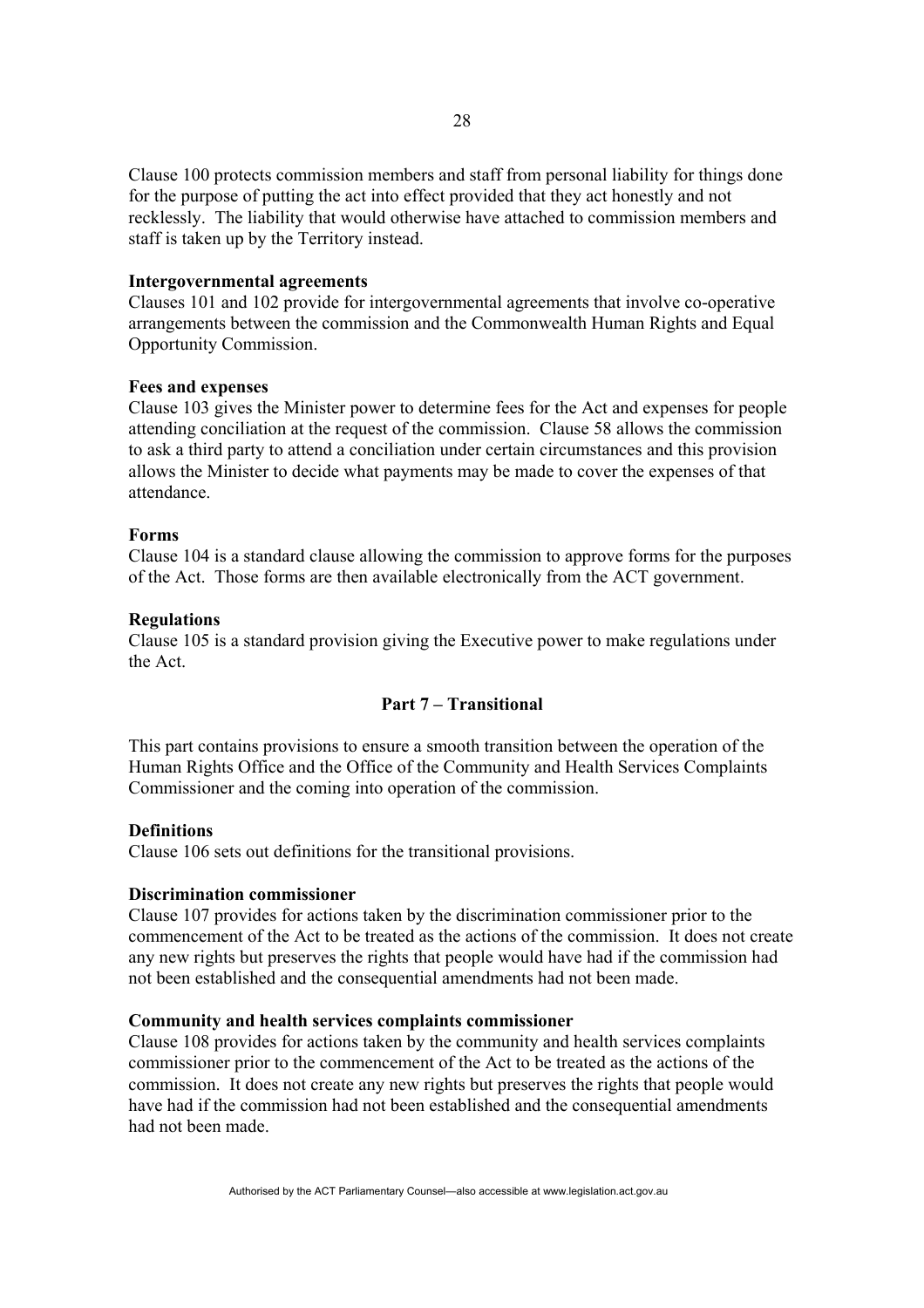## **Previous complaints**

Clause 109 ensures continuity of complaints that have been made under the *Community and Health Services Complaints Act 1993* or the *Health Records (Privacy and Access) Act 1997* prior to commencement of this Act but does not impose any obligation on the commission to consider complaints that were not previously being assessed or investigated.

Clause 110 ensures continuity of complaints made under the *Discrimination Act 1991*  before the commencement of this Act. Clause 111 ensures that investigations on foot in relation to discrimination complaints will be treated as considerations by the commission after the commencement of the Act.

Clause 112 preserves rights to take matters to the Discrimination Tribunal.

Clause 113 continues the effect of requirements under the *Discrimination Act 1991* to provide information or documents. Those requirements are to be treated as if they were made by the commission under the provisions of clause 73 or 74.

Clause 114 continues in force directions by the discrimination commissioner under the *Discrimination Act 1991* in relation to control of publication of information.

Clauses 115 and 116 continue the effect of applications to the Discrimination Tribunal that are not decided at the time the Act commences.

Clause 117 ensures the continuity of complaints under the *Health Records (Privacy and Access) Act 1997.* 

## **Rights to review and appeal**

Clause 118 preserves rights to apply for review or to appeal to the Supreme Court under the *Community and Health Services Complaints Act 1993.* 

#### **References to Community and Health Services Commissioner**

Clause 119 is a general transitional provision that will allow existing legal documents that refer to the Community and Health Services Commissioner will also be taken to include the health services commissioner.

### **Transitional regulations**

Clause 120 provides the power to make regulations that deal with issues of transition that occur as a result of establishing the commission.

#### **Expiry**

Clause 121 provides that part 7 ceases to operate after one year because it contains transitional provisions that are only required during the period of transition to the new legislative framework.

#### **Dictionary**